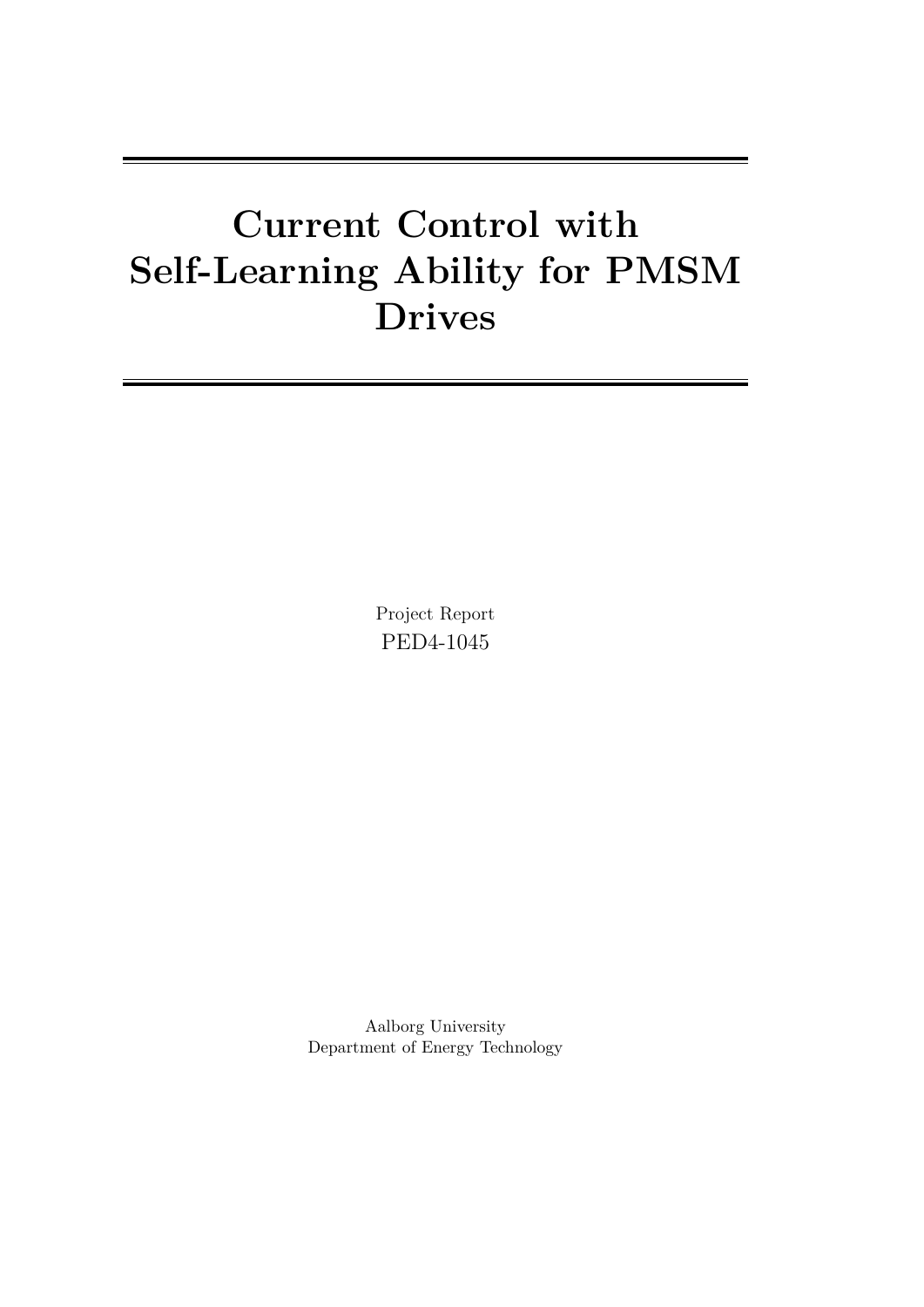Copyright © Aalborg University 2022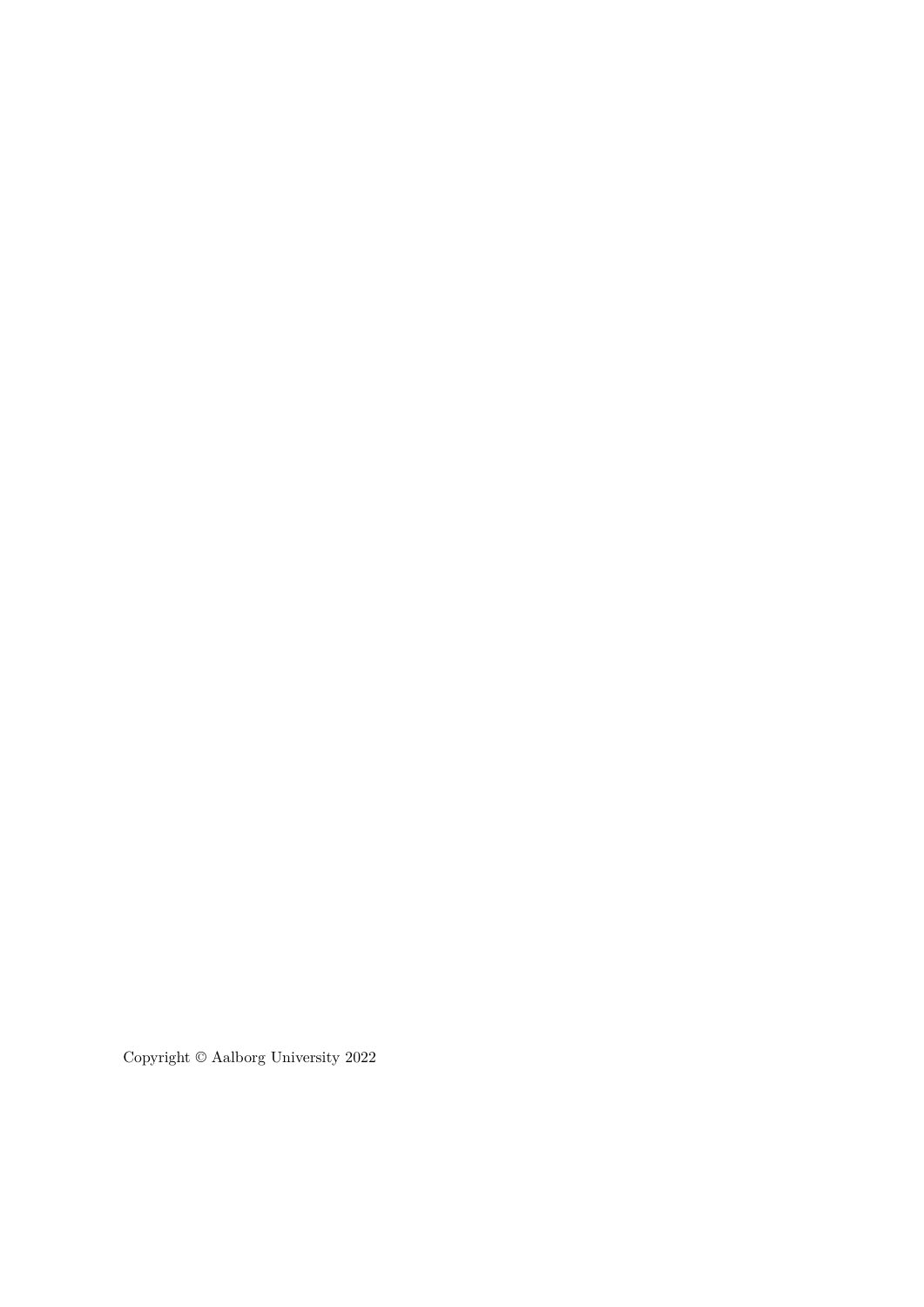

#### **Department of Energy Technology** Aalborg University <https://www.et.aau.dk/>

#### **Title:**

Current Control with Self-Learning Ability for PMSM Drives

#### **10th Semester Project:**

Master Thesis

**Project period:**

October 2021 - January 2022

**Project group:**

PED4 - 1045

**Participant:**

 $\sim$ 

Rui Cai

**Supervisor:** Kaiyuan Lu

#### **Abstract:**

Since firstly proposed in early 1970s, fieldoriented-control (FOC) with a typical topology of an inner current control loop and an outer speed control loop control has gained much popularity. The current control is essential in FOC since it directly determines the machine output torque. For the time being, FOC current control is often realized with PI controllers, which have limits pursuing faster current response. To improve this, many research has been made. Among them, predictive current control that utilizes the machine model to calculate in advance the required voltage command has been a promising solution. However, the performance of predictive control is not robust with respect to machine parameter variation. In this paper, an adaptive PID controller with self-learning ability is analyzed and designed for FOC based PMSM drive system. Compared with FOC current control with traditional PI controller, the designed FOC current control with adaptive PID controller not only gives a faster current response, but is also robust against machine parameter variation. The effectiveness of the proposed method is validated through experimental results.

**Page count:** 24 **Appendix count:** 0 **Completed:** 01/2/2022

*By signing this document, each member of the group confirms participation on equal terms in the process of writing the project. Thus, each member of the group is responsible for the all contents in the project.*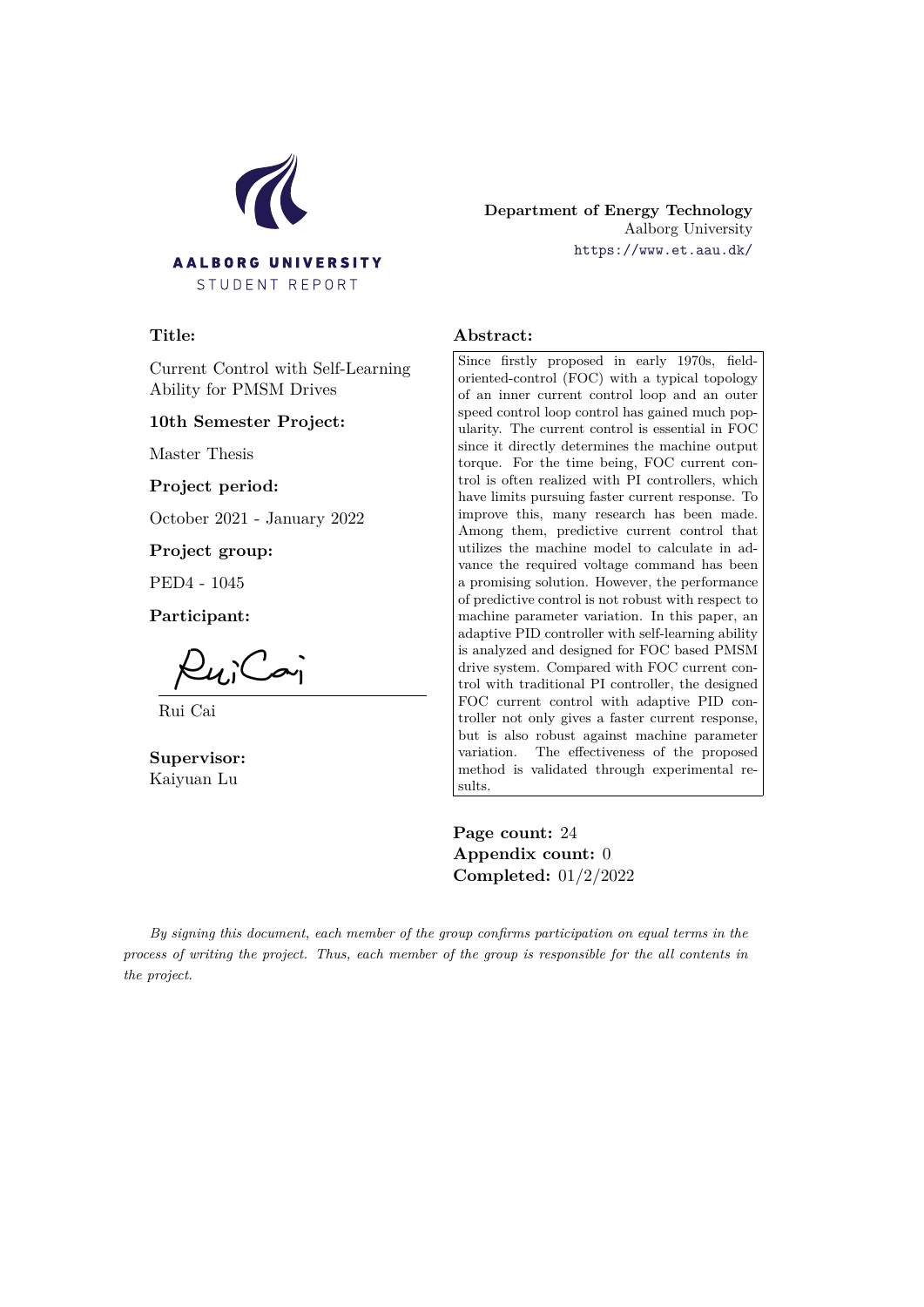# **Nomenclature**

| $\omega_{1,2,3}^{-}$ | Normalized APID weight coefficient 1, 2, 3                    | $[-]$     |
|----------------------|---------------------------------------------------------------|-----------|
| $\chi_1$             | APID internal variable 1                                      |           |
| $\chi_2$             | APID internal variable 2                                      | $[-]$     |
| $\chi_3$             | APID internal variable 3                                      | $[-]$     |
| $\Delta e$           | Change of APID input current error during one sampling period | [A]       |
| $\eta_D$             | Step length for differential component                        | $[-]$     |
| $\eta_I$             | Step length for integral component                            | $[-]$     |
| $\eta_P$             | Step length for proportional component                        | $ - $     |
| $\lambda_{mpm}$      | Peak value of permanent magnet flux linkage                   | [Wb]      |
| $\omega_1$           | APID weight coefficient 1                                     | $ - $     |
| $\omega_2$           | APID weight coefficient 2                                     | $[-]$     |
| $\omega_3$           | APID weight coefficient 3                                     | $[-]$     |
| $\omega_r$           | Rotor angular electrical speed                                | [rad/sec] |
| $\tau_d$             | System delay                                                  | [sec]     |
| $\epsilon$           | APID input current error                                      | [A]       |
| $f_{sw}$             | Switching frequency                                           | [Hz]      |
| $i_{ds}$             | d-axis current                                                | [A]       |
| $i_{ds}^*$           | d-axis current command                                        | [A]       |
| $i_{qs}$             | q-axis current                                                | [A]       |
| $i_{qs}^*$           | q-axis current command                                        | [A]       |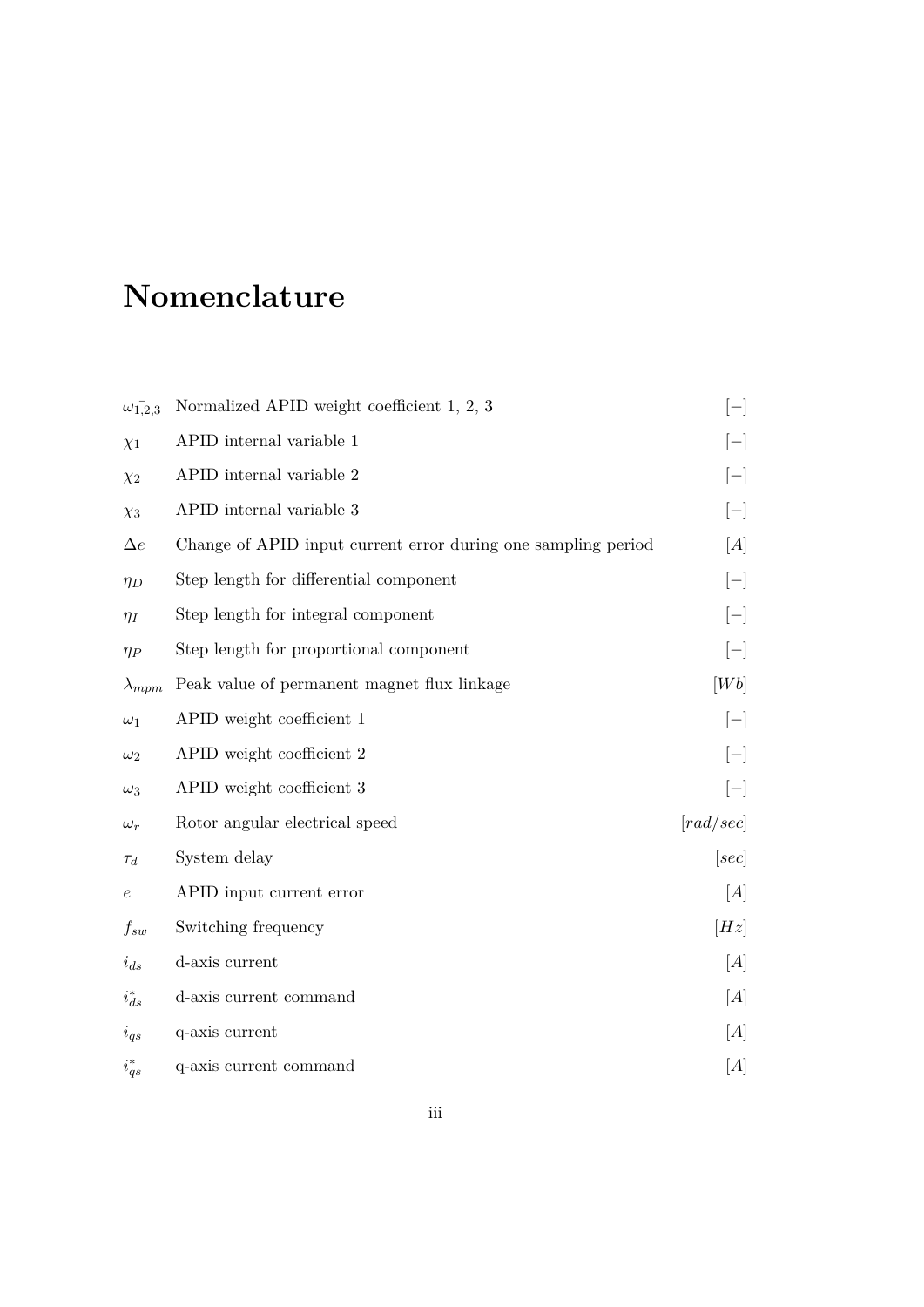| $\boldsymbol{J}$ | Moment of Inertia                       | $[mKgm^2]$ |
|------------------|-----------------------------------------|------------|
| K                | APID gain                               | $ - $      |
| Ki               | Classic PI controller integral gain     | $ - $      |
| Kp               | Classic PI controller proportional gain | $ - $      |
| $L_d$            | d-axis Inductance                       | [H]        |
| $L_q$            | q-axis Inductance                       | [H]        |
| $\boldsymbol{n}$ | Noise signal                            | $ - $      |
| $N_{pp}$         | Number of pole pairs                    | $[-]$      |
| $\boldsymbol{p}$ | Differential operator                   | $ - $      |
| $R_s$            | Stator resistance for each phase        | $[\Omega]$ |
| $T_s$            | Sampling period                         | [sec]      |
| $u_{ds}$         | d-axis stator voltage                   | [V]        |
| $u_{qs}$         | q-axis stator voltage                   | [V]        |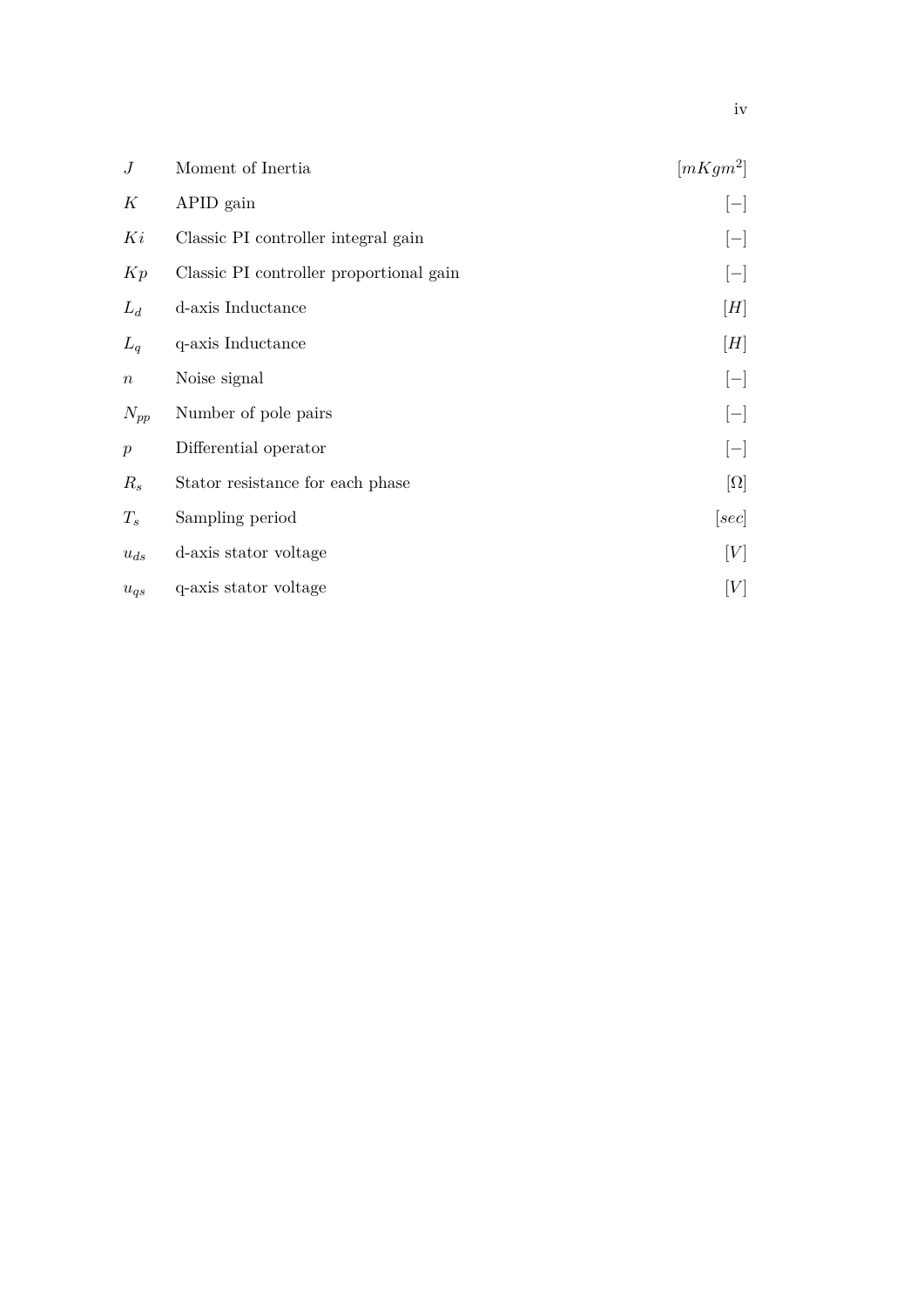# **Acronyms**

**ADC** Analog to Digital Conversion **APID** Adaptive Proportional-Integral–Derivative **DC** Direct Current **DSP** Digital Signal Processor **FOC** Field Oriented Control **PI** Propotional-Integral **PID** Proportional-Integral–Derivative **PM** Permanent Magnet **PMSM** Permanent Magnet Synchronous Motor **VSI** Voltage Source Inverter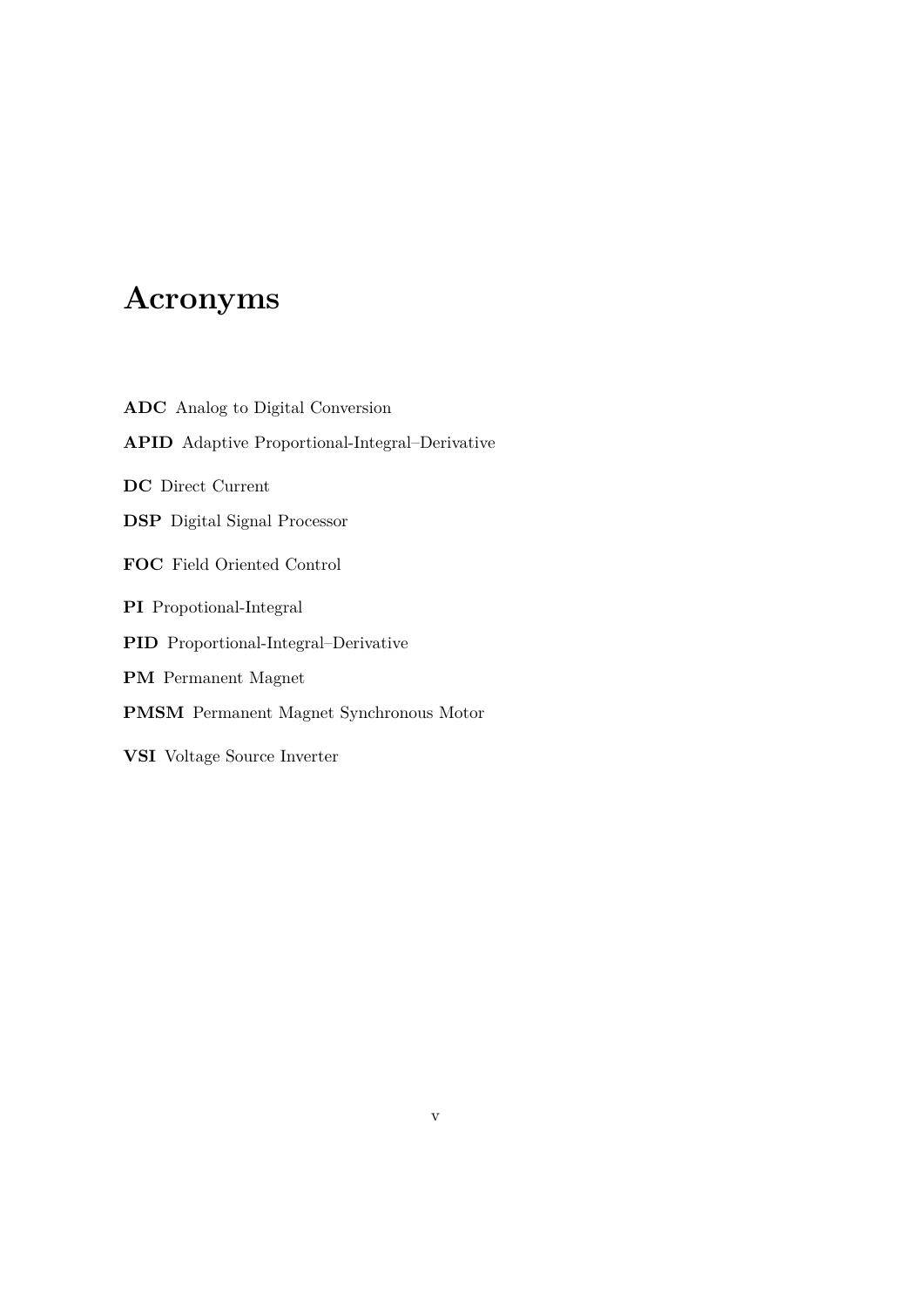# **Contents**

| Preface<br>viii |     |                                                                          |                |  |  |
|-----------------|-----|--------------------------------------------------------------------------|----------------|--|--|
| 1               |     | Introduction                                                             | $\mathbf{1}$   |  |  |
|                 | 1.1 |                                                                          | $\mathbf{1}$   |  |  |
|                 | 1.2 |                                                                          |                |  |  |
|                 |     | 1.2.1                                                                    | $\overline{2}$ |  |  |
|                 |     | 1.2.2                                                                    | $\overline{2}$ |  |  |
| $\mathbf{2}$    | 2.1 | <b>State of the Art</b><br>Model Predictive Current Control              | 3<br>3         |  |  |
| 3               |     | Traditional PI vs. APID Design                                           | $\overline{5}$ |  |  |
|                 | 3.1 | Traditional Current Loop with PI                                         | $\overline{5}$ |  |  |
|                 |     | 3.1.1                                                                    | $\overline{5}$ |  |  |
|                 |     | 3.1.2                                                                    | 6              |  |  |
|                 | 3.2 |                                                                          | $\overline{7}$ |  |  |
|                 |     | APID Controller Analysis and Design<br>3.2.1                             | 8              |  |  |
| 4               |     | <b>Setup Description and Experimental Results</b>                        | 12             |  |  |
|                 | 4.1 | Setup Description and Machine Parameters $\dots \dots \dots \dots \dots$ | 12             |  |  |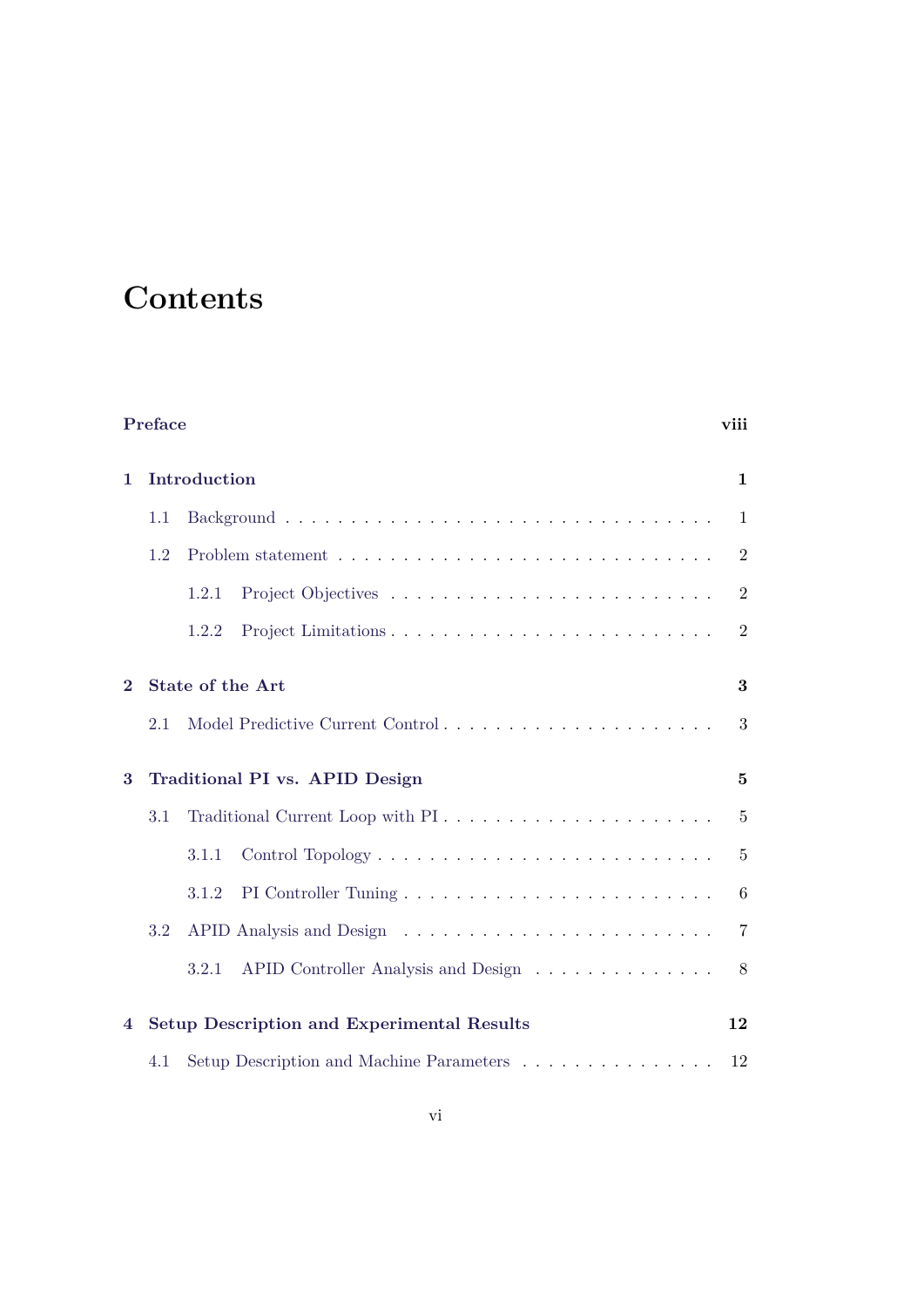|  | 4.2.1         | Traditional Current Loop with PI $\ldots \ldots \ldots \ldots \ldots$ 13            |    |  |
|--|---------------|-------------------------------------------------------------------------------------|----|--|
|  | 4.2.2         | Current Loop with APID $\ldots \ldots \ldots \ldots \ldots \ldots \ldots \ldots 17$ |    |  |
|  |               | 4.2.3 APID Experience-Based Tuning Guidelines 20                                    |    |  |
|  | 5 Conclusion  |                                                                                     | 21 |  |
|  | 6 Future Work |                                                                                     |    |  |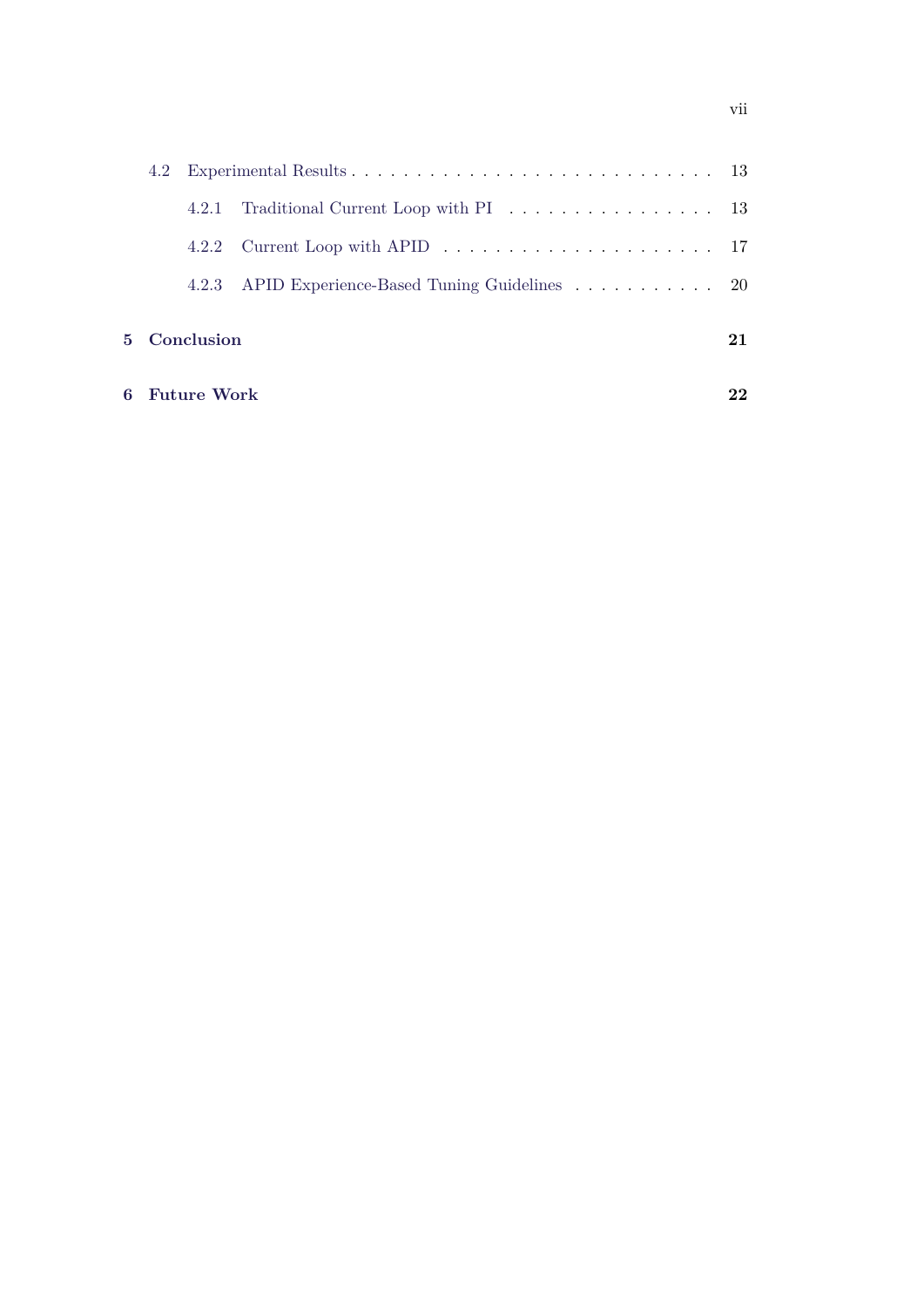# <span id="page-8-0"></span>**Preface**

This report is presented by *PED4 - 1045* at the Department of Energy Technology at Aalborg University. It is a 10*th* semester project, Master Thesis. Throughout this project following software has been used:

- **Overleaf** Report writing
- **MATLAB & Simulink** Control system modelling
- **dSPACE Controldesk** Laboratory setup controlling
- **Microsoft Visio & Draw i/o** Figures drawing and editing

**Reader's Guide:** This project report consists of 6 chapters. Chapter [1](#page-9-0) begins with a brief introduction followed by the main objectives and limitations of the project. Chapter [2](#page-11-0) offers an analysis of the similar research conducted in the project related field.

The first part of Chapter [3](#page-13-0) presents the design and analysis of FOC current loop with traditional PI controller. The rest analyzes the design of FOC current loop with APID controller.

Chapter [4](#page-20-0) firstly gives a brief introduction of the test setup and PMSM parameters. Then it compares the current response of a traditional current loop to the designed one with APID controller. Later it validates the proposed current loop with APID controller of its good robustness against parameter change. At the end of this chapter, it concludes an experience-based tuning guidance.

Chapter [5](#page-29-0) and Chapter [6](#page-30-0) gives the conclusion based on the experimental results and future work respectively.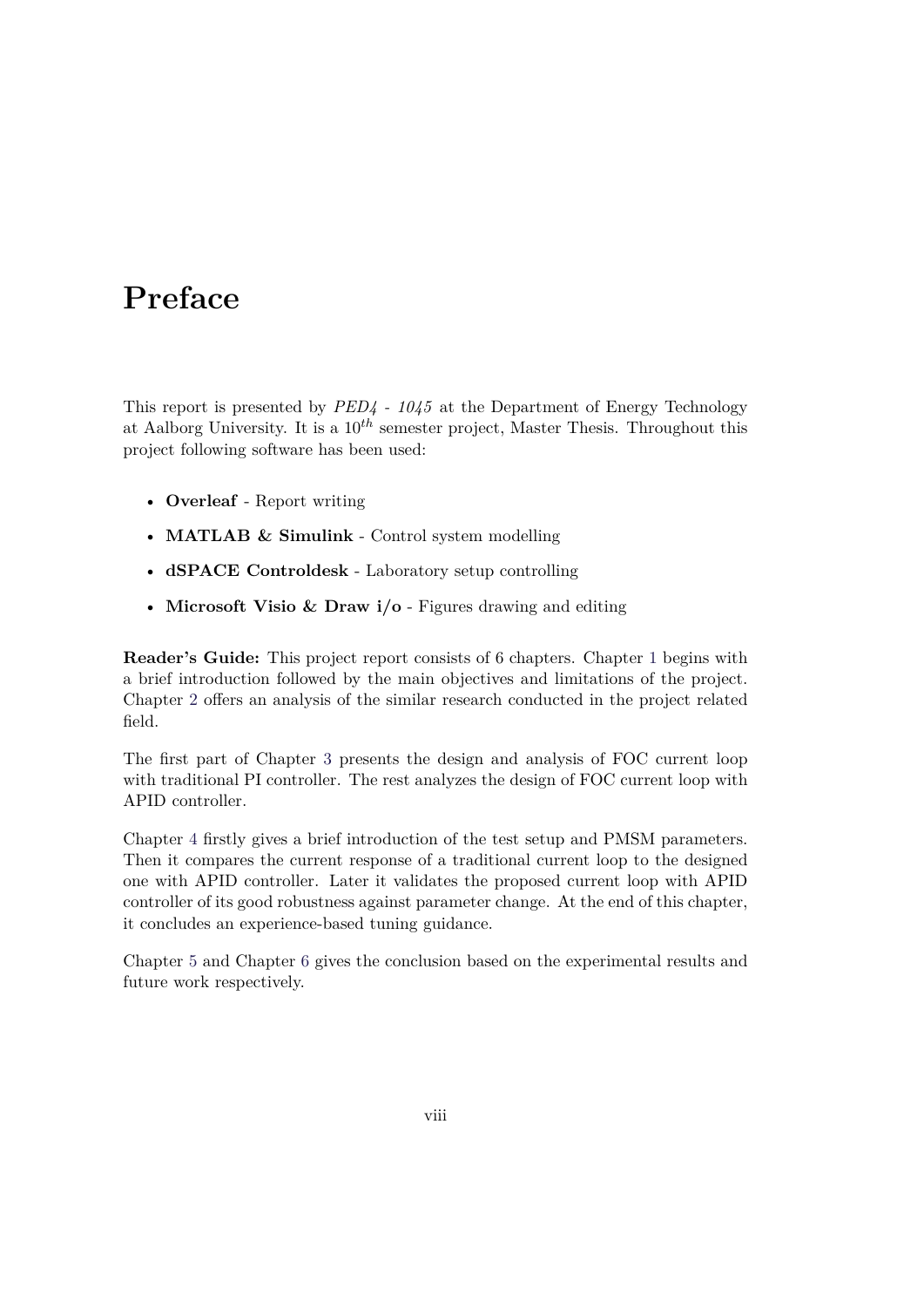# <span id="page-9-0"></span>**Introduction**

## <span id="page-9-1"></span>**1.1 Background**

The present and future market for motors places high value on power density, operating efficiency, reliability, variable speed operation and low cost [\[1\]](#page-31-0). Permanent Magnet (PM) motors thus play a more important role in nowadays drive systems. As for control method, Field Oriented Control (FOC) proposed firstly in early 1970s has gained a wide popularity [\[2\]](#page-31-1).

The typical control topology for FOC is composed with an inner current loop and an outer speed loop. In this manner, the current loop is essential since it regulates the machine output torque. The current loop is often realized with Propotional-Integral (PI) controller. This control topology has been well developed for the passing 30 years and shows satisfying performance in many applications.

However riding with the improvement in magnet technology, PMs are made able to withstand higher temperature without demagnetization [\[1\]](#page-31-0). This allows the drive system to run at higher speed, but also raise a claim for the current controller being able to react faster regardless of machine parameter variation due to high temperature.

To improve the current transient response, predictive control method that makes use of machine model to calculate in advance the required voltage has been a promising solution. However, this method is not robust if the machine parameter varies.

<span id="page-9-2"></span>To take one step further, this project investigates into an adaptive PID controller with self-learning ability for FOC controlled PMSM drive system. With self-learning ability, this type of smart PID controller is able to modify its parameter online with respect to variation of machine parameters. In this way, this adaptive PID controller is hopefully to improve the current transient response with good robustness against machine parameter variation.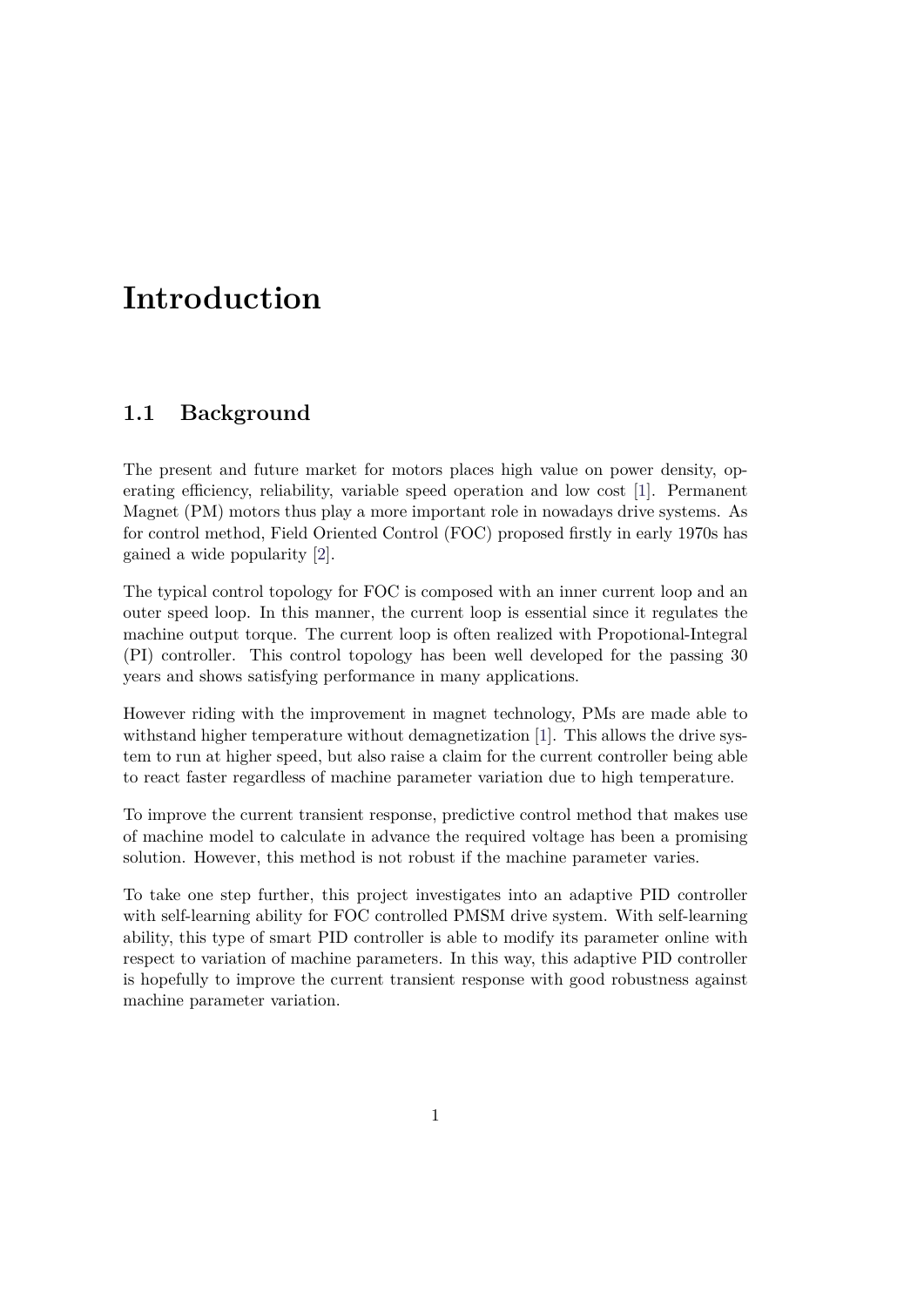### **1.2 Problem statement**

The goal of this project is the implementation of an adaptive PID controller with proper self-learning rule which gives better performance during transient under varying machine parameters. The main research question for the project is:

### *How can an adaptive PID controller with self-learning ability for field-oriented-controlled PMSM be designed and utilized so as to improve the transient current response against machine parameter change during operation?*

### <span id="page-10-0"></span>**1.2.1 Project Objectives**

The main objectives required to achieve the goal of this project:

- To implement the classic Propotional-Integral (PI) controller for FOC current loop.
- To investigate and implement the adaptive PID with proper self-learning rule via simulation.
- To test the designed adaptive PID controller regarding reasonable variation in machine parameters.
- Compare the results for both methods and draw conclusion, make recommendations on general design guidelines.

#### <span id="page-10-1"></span>**1.2.2 Project Limitations**

Following are the limitations that have been made in the project.

- Speed control loop for FOC is neglected in this project since current control performance is the focus.
- Effect of system delay is not taken into consideration.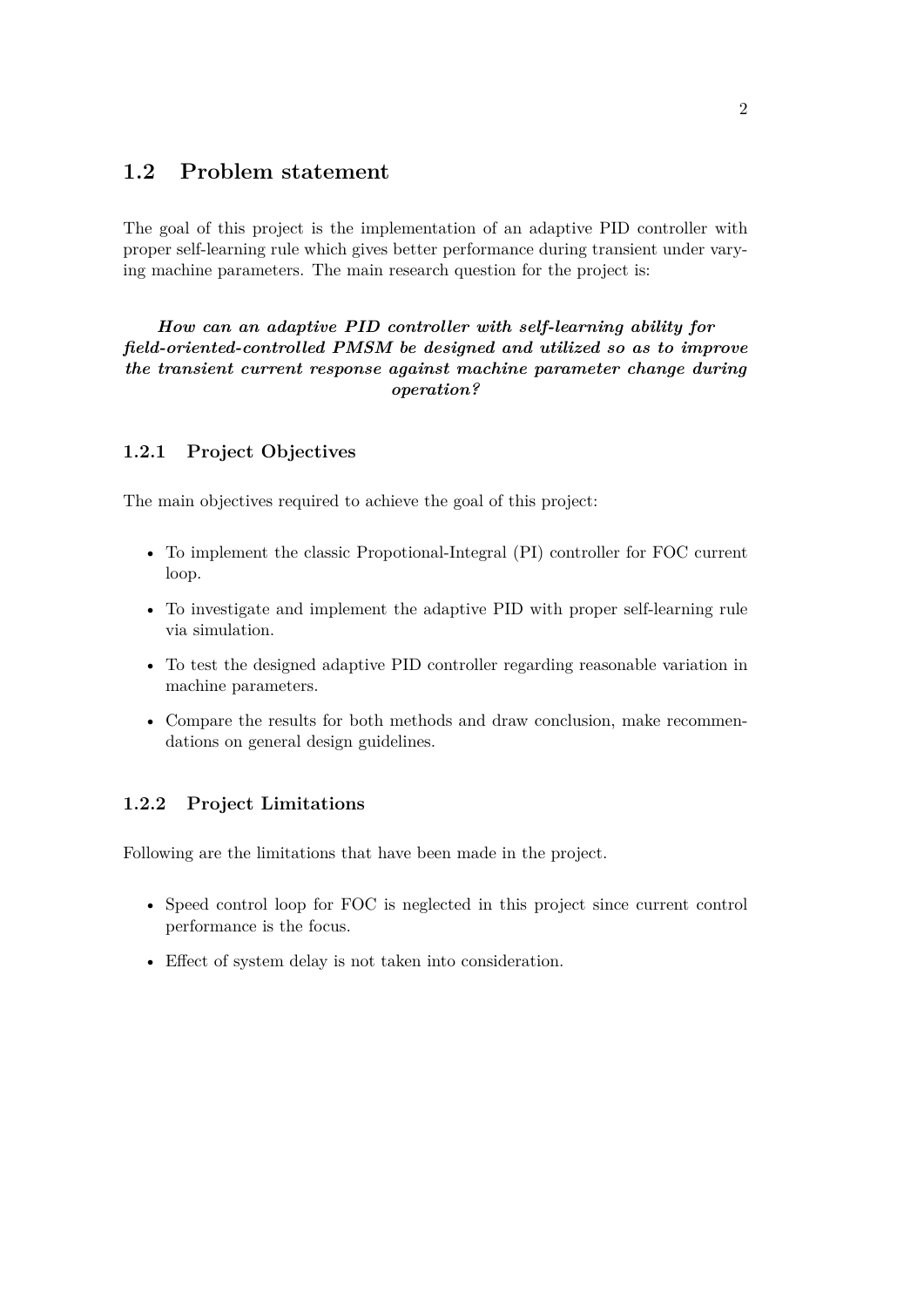## <span id="page-11-0"></span>**State of the Art**

In order to improve the transient of current loop response, much effort has been put into research. In [\[3\]](#page-31-2), a comparative study has been made on three kinds of predictive control methods for current loop, together with theoretical analysis, simulation and experimental validations. However, two of the compared predictive control methods presented in [\[4\]](#page-31-3) and [\[5\]](#page-31-4) are based on inverter side, which is beyond topic of this project. In this regard, only predictive current control based on machine model will be introduced in this chapter.

### <span id="page-11-1"></span>**2.1 Model Predictive Current Control**

For PMSM, stator voltage equations could be described as follows[\[6\]](#page-31-5):

$$
\begin{bmatrix} u_{ds} \\ u_{qs} \end{bmatrix} = \begin{bmatrix} R_s + pL_d \\ R_s + pL_q \end{bmatrix} \begin{bmatrix} i_{ds} \\ i_{qs} \end{bmatrix} + \begin{bmatrix} -\omega_r L_q i_{qs} \\ \omega_r L_d i_{ds} + \omega_r \lambda_{mpm} \end{bmatrix}
$$
(2.1)

where  $u_{ds}$ ,  $u_{qs}$ ,  $i_{ds}$ ,  $i_{qs}$  are the stator  $d - axis$  and  $q - axis$  voltages and currents respectively; *p* is differential operator;  $L_d$  and  $L_q$  are the  $d - axis$  and  $q - axis$ inductance;  $\lambda_{mpm}$  is the peak value of rotor permanent magnet flux linkage.

During each sampling period, the rotor speed  $\omega_r$  and PM flux linkage  $\lambda_{m \nu m}$  can be regarded as constant value [\[7\]](#page-31-6). Thus at *k*-th sampling period, the the discrete-time stator voltage equation is,

<span id="page-11-2"></span>
$$
\begin{bmatrix} u_{ds}(k) \\ u_{qs}(k) \end{bmatrix} = \begin{bmatrix} R_s i_{ds}(k) + \frac{L_d}{T_s} [i_{ds}(k+1) - i_{ds}(k)] - \omega_r L_q i_{qs} \\ R_s i_{qs}(k) + \frac{L_q}{T_s} [i_{qs}(k+1) - i_{qs}(k)] + \omega_r L_d i_{ds} + \omega_r \lambda_{mpm} \end{bmatrix}
$$
(2.2)

where  $T_s$  is system sampling period.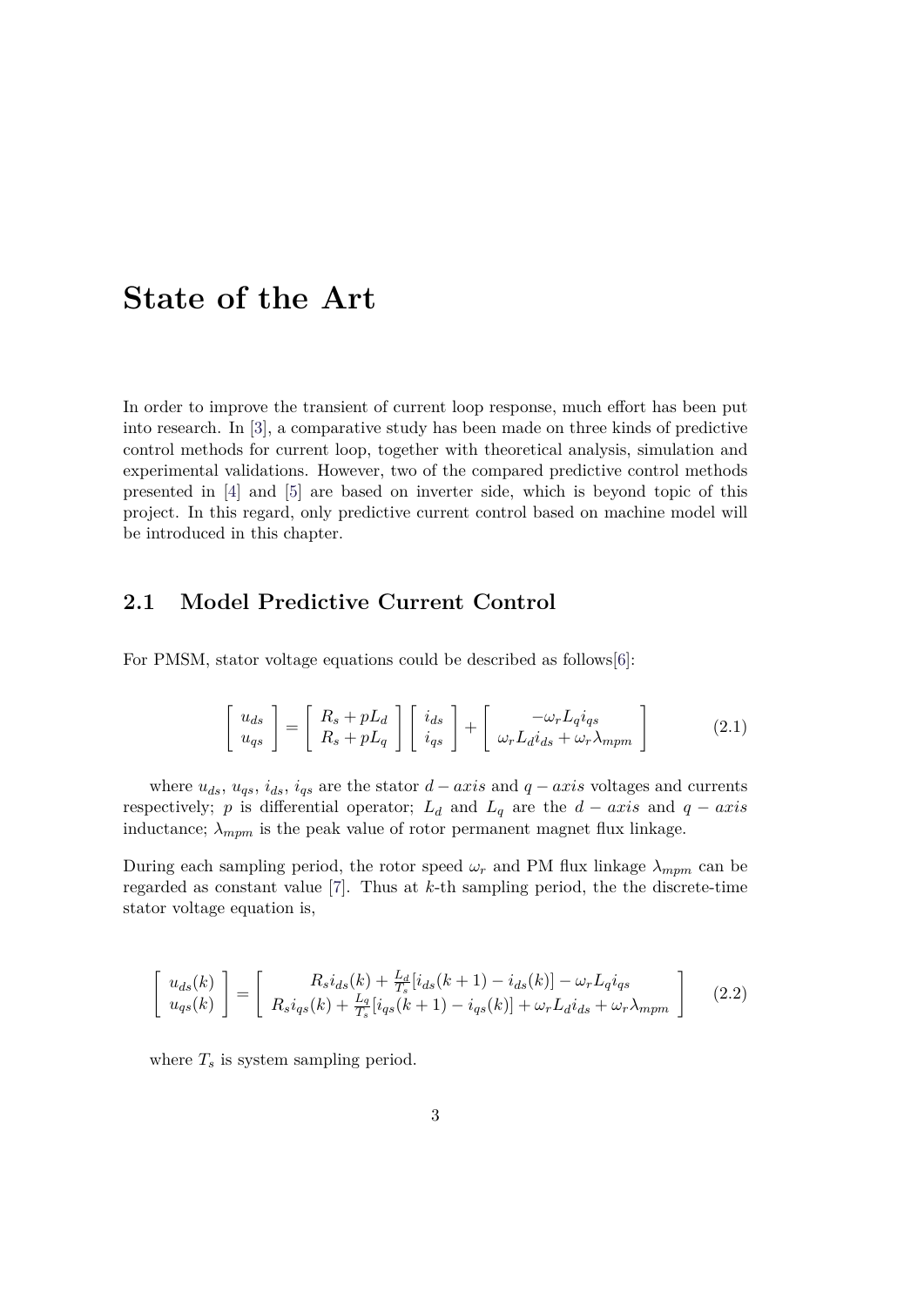Now considering stator current required at  $(k+1)$  sampling period, the corresponding stator voltage command could be calculated using equation [2.2](#page-11-2) ,

<span id="page-12-0"></span>
$$
\begin{bmatrix} u_{ds}(k) \\ u_{qs}(k) \end{bmatrix} = \begin{bmatrix} R_s i_{ds}(k) + \frac{L_d}{T_s} [i_{ds}^*(k+1) - i_{ds}(k)] - \omega_r L_q i_{qs} \\ R_s i_{qs}(k) + \frac{L_q}{T_s} [i_{qs}^*(k+1) - i_{qs}(k)] + \omega_r L_d i_{ds} + \omega_r \lambda_{mpm} \end{bmatrix}
$$
(2.3)

where  $i_{ds}^*(k+1)$  and  $i_{qs}^*(k+1)$  are  $d, q$ -axis current reference at  $(k+1)$ 's moment respectively. It can be seen that in order to make  $(k+1)$ th d, q-axis current measurements follow the command signals  $i_{ds}^*(k+1)$  and  $i_{qs}^*(k+1)$ , a stator voltage can be calculated using equation [2.3](#page-12-0) and applied at *k*-th sampling period. Above illustrates the basic idea of model predictive current control. However, it should be noted that the stator voltage command calculations relies on accurate machine parameters. In conditions that machine parameter could change, this method might lose accuracy and the current response even has a steady state error.

Besides model predictive control, research is also made in area of self-adaptive PID controllers. Most of them are using least square method in [\[8\]](#page-31-7), [\[9\]](#page-32-0). However, they are made only offline. That is, tests need to be carried out to perform least square method and then the PID controller can be improved with more proper gains. These methods give a inspiration for this project to find an online self-adaptive method, which will be further discussed in design section.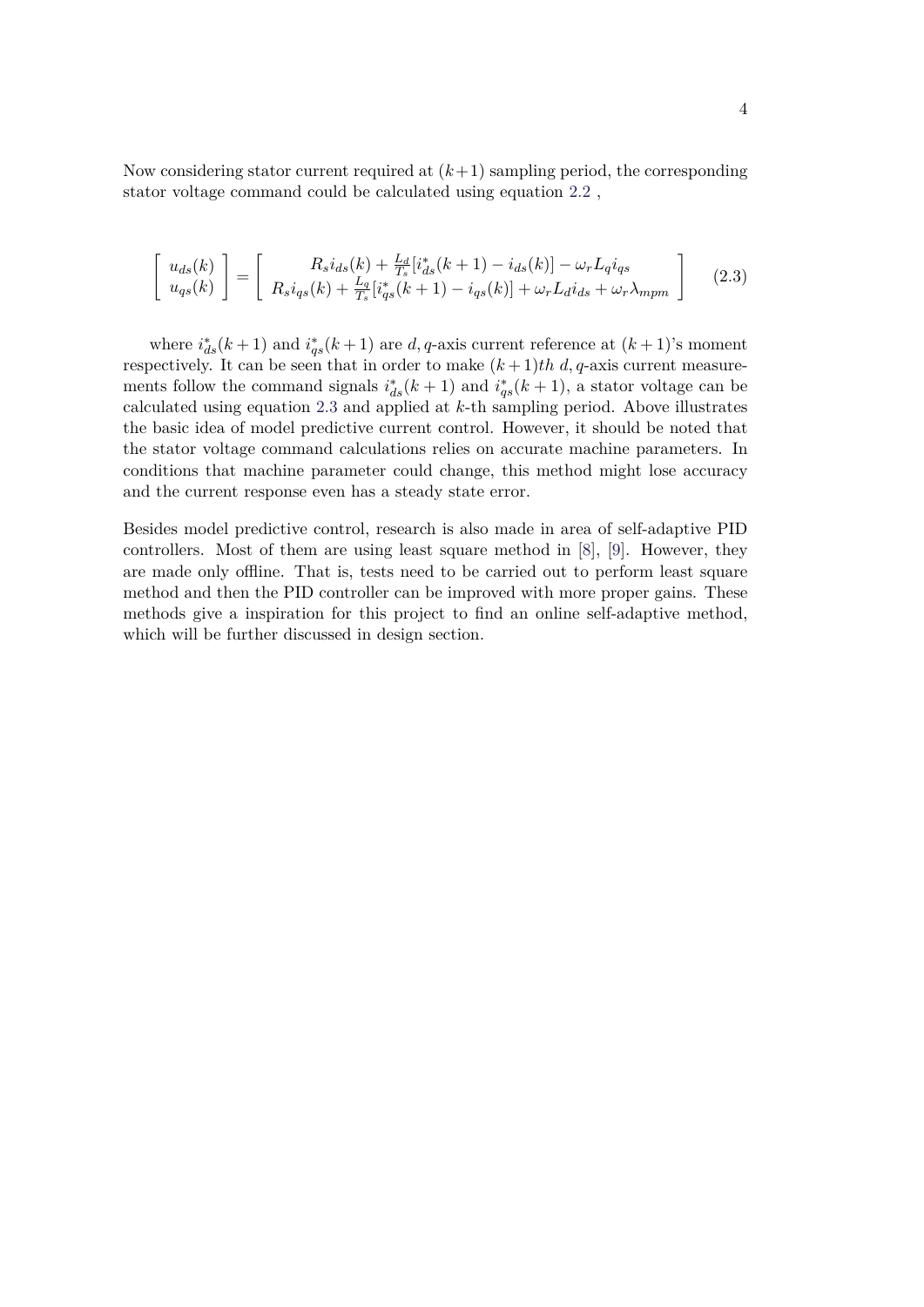# <span id="page-13-0"></span>**Traditional PI vs. APID Design**

Firstly in this chapter, control topology of a traditional *q*-axis current loop for FOC is shown, followed with its basic tuning method (zero-pole cancellation based). In the next section [3.2,](#page-15-0) a detailed analysis and design procedure for APID controller is illustrated. It is worth mentioning here that the classical PI controller will later be used as a comparison for experimental result discussion in Chapter. [4.](#page-20-0)

### <span id="page-13-1"></span>**3.1 Traditional Current Loop with PI**

The classical current loop design for FOC makes use of two PI controllers in order to regulate *d* and *q*-axis currents. The control topology for both *d* and *q*-axis is same while only controller parameter may be different to meet different performance requirements. Thus in the later part a current loop design for *q*-axis is taken as an example.

However, it should be noted that the derivative part of a normal PID controller is neglected. This is because the derivative calculation will enlarge the noise or measurement error in the current signal, which may even make system unstable.

### <span id="page-13-2"></span>**3.1.1 Control Topology**

<span id="page-13-3"></span>

**Fig. 3.1:** *q*-axis current loop block diagram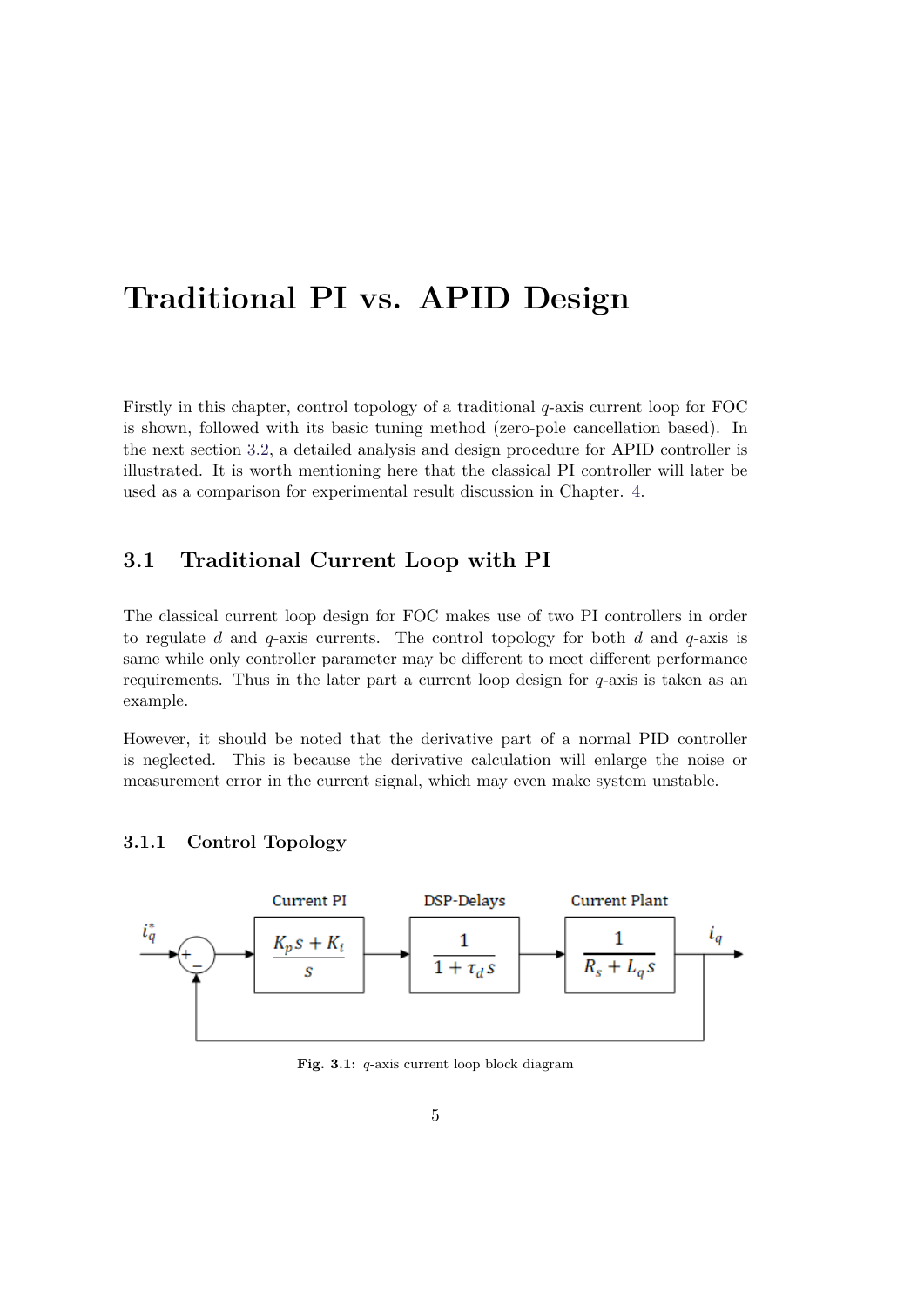Fig. [3.1](#page-13-3) illustrates the design of a traditional current loop with PI for *q*-axis in order to realize FOC.  $K_p$  and  $K_i$  are the proportional and integral gain respectively,  $i_q$  is *q*-axis current while  $i_q^*$  is its reference,  $\tau_d$  is time constant for the sum of system delay,  $R_s$  is stator resistance and  $L_q$  is *q*-axis inductance.

It can be observed that the current loop consists of a current PI, system delay and the current plant. The system delay is modelled as a first-order system with an equivalent time constant  $\tau_d$ . The total system delay is mainly introduced by two components. One is the Analog to Digital Conversion (ADC) delay resulted from every time the control system trying to read a value, and the other one is calculation delay when DSP is trying to calculate the next switching commands for inverter. These two components take almost one sampling period respectively so the total system delay *τd* can be approximated as  $\tau_d = 2T_s = 2/f_{sw}$  [\[10\]](#page-32-1), where  $T_s$  is sampling period and *fsw* is switching frequency.

Last but not least, the current plant is modelled with the machine transfer function from  $U_q$  to  $i_q$ .

### <span id="page-14-0"></span>**3.1.2 PI Controller Tuning**

The classical tuning method for current loop PI controller is zero-pole cancellation. This method makes the zero of current PI equal to the pole of the current plant so as to cancel them. Beside this, some other requirements like percent of overshoot, rise time and steady-state error can be specified to determine satisfying PI gains.

From Fig. [3.1,](#page-13-3) the open loop transfer function for *q*-axis current control loop can be written as,

<span id="page-14-1"></span>
$$
G_{ol,i_q} = \frac{K_p s + K_i}{s} \frac{1}{\tau_d s + 1} \frac{1}{R_s + L_q s} \tag{3.1}
$$

it can be observed from [\(3.1\)](#page-14-1) that if controller zero  $\frac{K_i}{K_p}$  equals to current plant pole  $\frac{R_s}{L_q}$ , cancellation can be performed. In this way the ratio between two PI gains can be determined. Hereby, the simplified closed current loop transfer function can be obtained,

<span id="page-14-2"></span>
$$
G_{cl,i_q} = \frac{\frac{K_p/L_q}{s(\tau_d s + 1)}}{\frac{K_p/L_q}{s(\tau_d s + 1)} + 1} = \frac{K_p/L_q}{K_p/L_q + s(\tau_d s + 1)} = \frac{\frac{K_p/L_q}{\tau_d}}{s^2 + \frac{1}{\tau_d} s + \frac{K_p}{L_q \tau_d}}
$$
(3.2)

where  $K_p/L_q = \frac{K_ps+K_i}{R_s+L_ns}$  $\frac{R_p s + R_i}{R_s + L_q s}$  comes from the cancellation.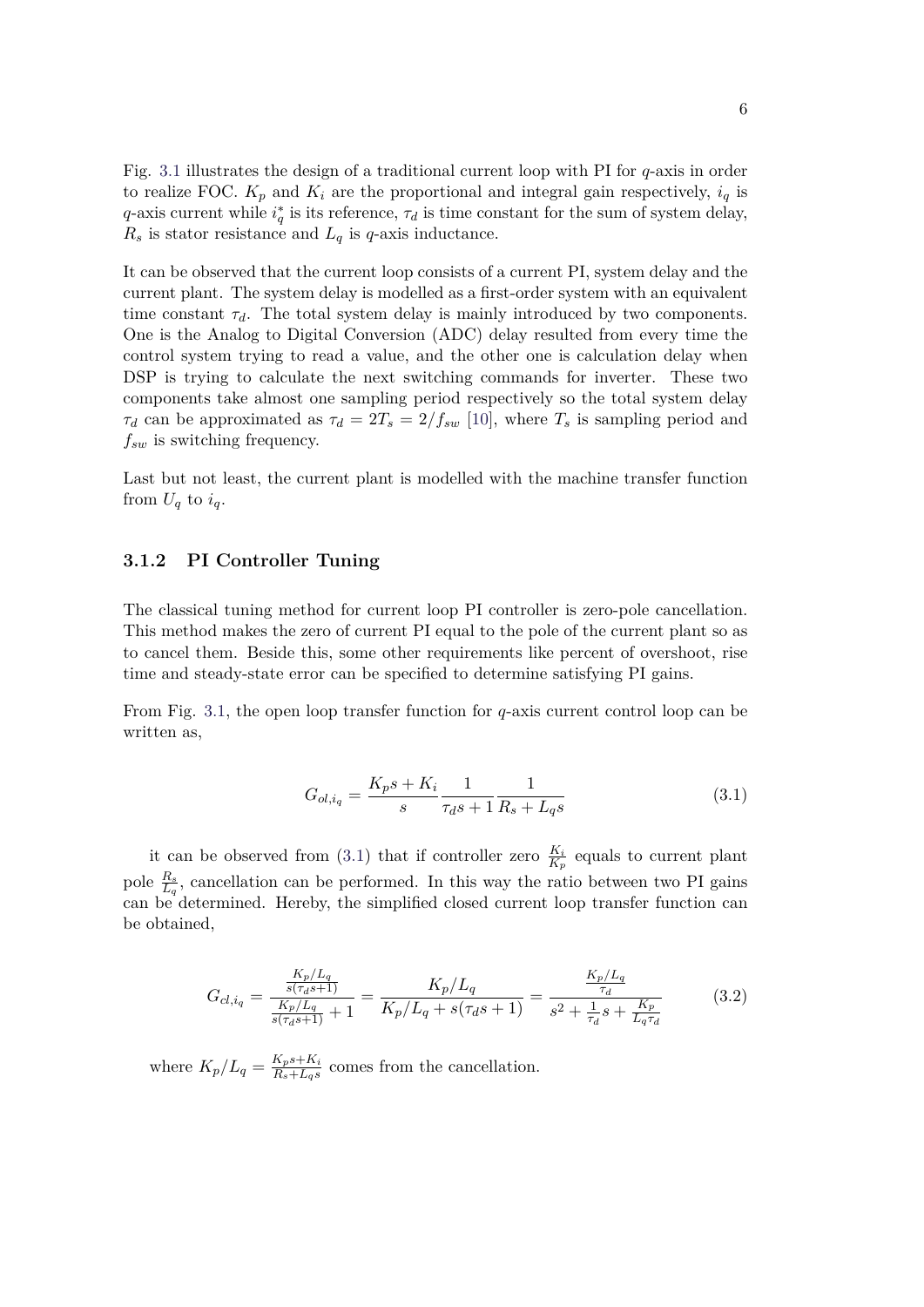Compare this with typical second-order system transfer function,

$$
G_s = \frac{K\omega_n^2}{s^2 + 2\zeta\omega_n s + \omega_n^2}
$$
\n(3.3)

where  $\zeta$  is damping ratio,  $\omega_n$  is natural frequency and *K* is gain. Thus with [\(3.2\)](#page-14-2), [\(3.1\)](#page-14-1) and performance requirements selected, one can tune current PI controller (*q*axis for example) using following results [\[11\]](#page-32-2).

- System delay  $\tau_d = 2T_s = 2/f_{sw}$
- Percent overshoot =  $e^{-\zeta \pi/\sqrt{(1-\zeta^2)}}$
- Proportional gain  $K_p = L_q \tau_d \left( \frac{1}{2\tau_p} \right)$  $\frac{1}{2\tau_d\zeta}$ <sup>2</sup>
- Integral gain  $K_i = \frac{R_s}{L_i}$  $\frac{R_s}{L_q} K_p$

Beside the tuning procedure mentioned above, sisotool offered by MatLab is also a very useful and straightforward tuning helper. It can be used to improve the system response. However, it is shown in later Chapter [4](#page-20-0) that there is a limitation for conventional current loop with PI. It is not capable enough since it only contains limited sets of parameters, and tuning of parameters asks for extra labor, not to mention adding derivative part into controller.

### <span id="page-15-0"></span>**3.2 APID Analysis and Design**

<span id="page-15-1"></span>Besides traditional PI controller, a APID controller is investigated and designed for current control in FOC in this project. APID controller is essentially still a PID controller, except for its self-learning ability. During each sampling period, APID controller is capable to update its control parameters according to the input error signal, following the self-learning rule.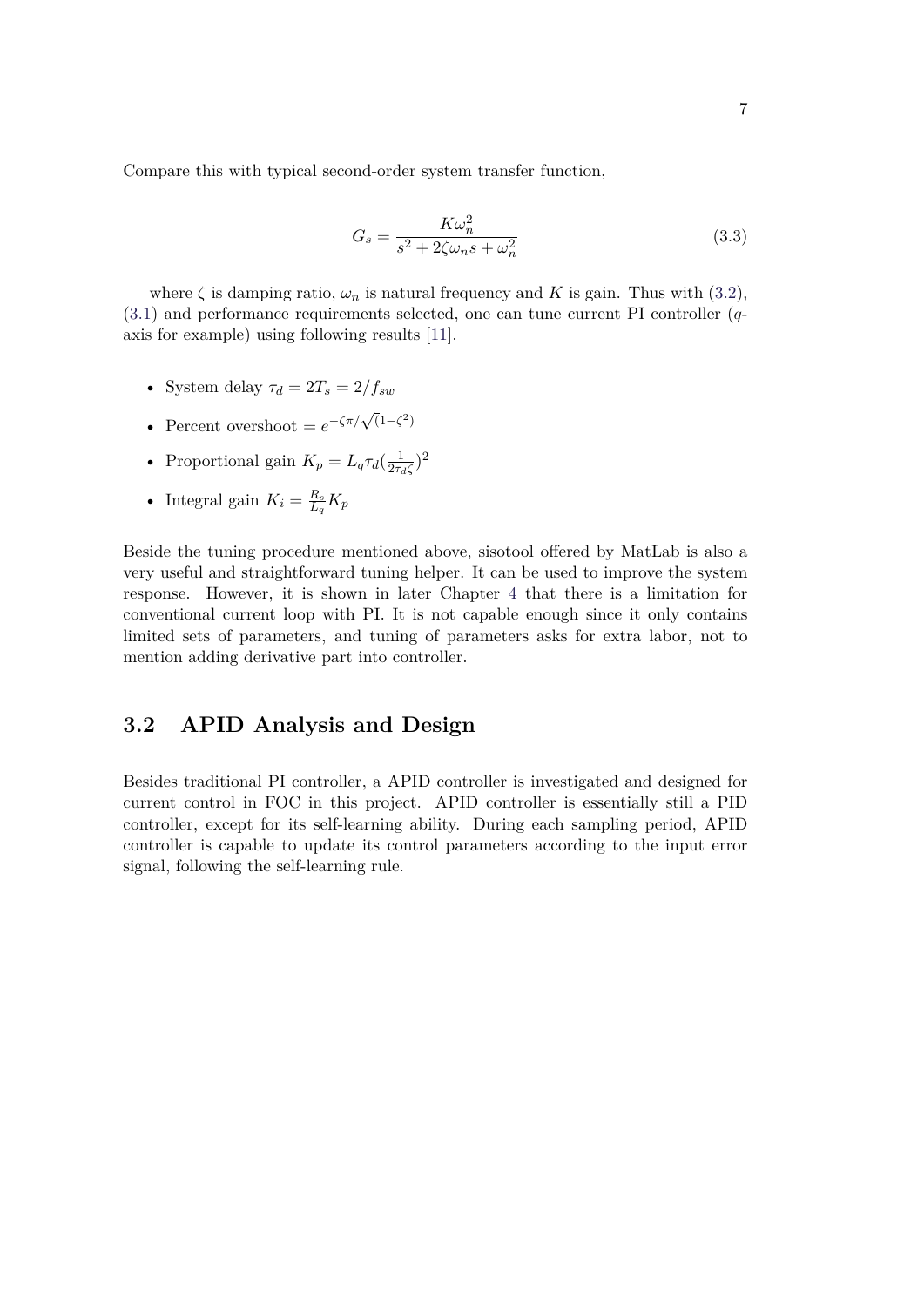#### **3.2.1 APID Controller Analysis and Design**

<span id="page-16-0"></span>

**Fig. 3.2:** APID controller schematic diagram

Unlike the PI controller modelled in section [3.1,](#page-13-1) APID controller is modelled in an incremental fashion to better illustrate its working principle. Fig. [3.2](#page-16-0) shows schematic diagram of APID controller, where  $i_q(k)$  and  $i_q^*(k)$  are *q*-axis current and reference at  $k^{th}$  sampling period. The difference between them is denoted as  $e(k)$ , which is later processed by state transformer into three internal variables  $\chi_1$ ,  $\chi_2$  and  $\chi_3$ . Selflearning rule here is set to specify how should the three weight coefficients  $\omega_1$ ,  $\omega_2$  and  $\omega_3$  be updated online through each sampling period. *K* is gain and  $u(k)$  is the APID controller output at *k th* sampling period.

Like shown in Fig. [3.2,](#page-16-0) taking system noise into consider, the current error at *k th* sampling period can be expressed as

$$
e(k) = i_q^*(k) - i_q(k) - n(k)
$$
\n(3.4)

where  $n(k)$  is system noise at  $k^{th}$  sampling period.

State transformer here transforms input error signal  $e(k)$  at  $k^{th}$  sampling period into 3 internal variables as following.

$$
\begin{cases}\n\chi_1(k) = e(k) - e(k-1) \\
\chi_2(k) = e(k) \\
\chi_3(k) = [e(k) - e(k-1)] - [e(k-1) - e(k-2)]\n\end{cases}
$$
\n(3.5)

*χ*<sub>1</sub>(*k*) here can be regarded as  $\Delta e(k)$  while *χ*<sub>3</sub>(*k*) can be regarded as  $\Delta(\Delta e(k))$ at  $k^{th}$  sampling period. It is obvious that  $\chi_1(k)$ ,  $\chi_2(k)$  and  $\chi_3(k)$  represent the proportional, integral and derivative component in traditional PID controller, at *k th* sampling period, respectively.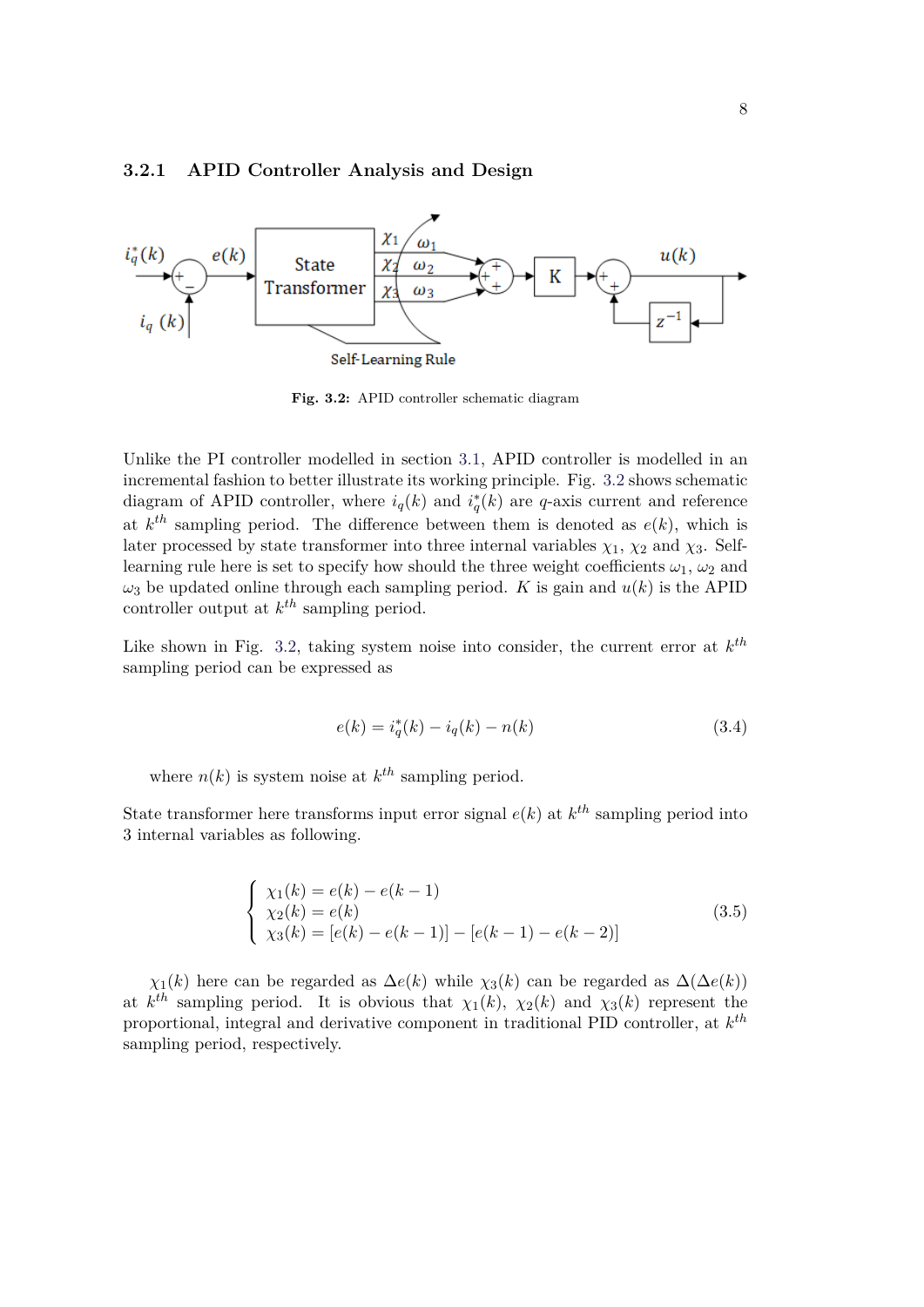After this, the output of APID controller can be written.

<span id="page-17-1"></span>
$$
u(k) = u(k-1) + K \sum_{i=1}^{3} \omega_i(k) \chi_i(k)
$$
\n(3.6)

By far, weight coefficients and self-learning rule for APID controller are left to be specified. In order to pursue faster current response, decreasing current error input can be set as an optimization goal. However, direct using of current error  $e(k)$  will lead to the sign problem. Thus, a quadratic function of *e*(*k*) is utilized to avoid this.

$$
E(k) = \frac{1}{2}[e(k)]^2 = \frac{1}{2}[i_q^*(k) - i_q(k) - n(k)]^2
$$
\n(3.7)

where  $E(k)$  is quadratic function of *q*-axis current error  $e(k)$  and  $n(k)$  is the system background noise at *k th* sampling period.

Next, steepest descent algorithm is applied in order to minimize quadratic error function  $E(k)$ . The gradients of *q*-axis current error function  $E(k)$  are found through partial differentiation,

<span id="page-17-0"></span>
$$
\begin{cases}\n\frac{\partial E(k)}{\partial \omega_1(k)} = -e(k) \frac{\partial i_q(k)}{\partial U_q^*(k)} \frac{\partial U_q^*(k)}{\partial \omega_1(k)} \\
\frac{\partial E(k)}{\partial \omega_2(k)} = -e(k) \frac{\partial i_q(k)}{\partial U_q^*(k)} \frac{\partial U_q^*(k)}{\partial \omega_2(k)} \\
\frac{\partial E(k)}{\partial \omega_3(k)} = -e(k) \frac{\partial i_q(k)}{\partial U_q^*(k)} \frac{\partial U_q^*(k)}{\partial \omega_3(k)}\n\end{cases} (3.8)
$$

where  $U_q^*(k)$  is the output of APID controller, *q*-axis command voltage.

With  $(3.8)$ , during each sampling period the changes in weight coefficients should follow the opposite direction of gradients to reach steepest descent. Thus for each weight coefficient, the balancing of weight coefficients can be determined as follows:

<span id="page-17-2"></span>
$$
\begin{cases}\n\Delta\omega_{1}(k) = -\eta_{P}\frac{\partial E(k)}{\partial\omega_{1}(k)} = \eta_{P}e(k)\frac{\partial i_{q}(k)}{\partial U_{q}^{*}(k)}\frac{\partial U_{q}^{*}(k)}{\partial\omega_{1}(k)} \\
\Delta\omega_{2}(k) = -\eta_{I}\frac{\partial E(k)}{\partial\omega_{2}(k)} = \eta_{I}e(k)\frac{\partial i_{q}(k)}{\partial U_{q}^{*}(k)}\frac{\partial U_{q}^{*}(k)}{\partial\omega_{2}(k)} \\
\Delta\omega_{3}(k) = -\eta_{D}\frac{\partial E(k)}{\partial\omega_{3}(k)} = \eta_{D}e(k)\frac{\partial i_{q}(k)}{\partial U_{q}^{*}(k)}\frac{\partial U_{q}^{*}(k)}{\partial\omega_{3}(k)}\n\end{cases}
$$
\n(3.9)

where  $\eta_P$ ,  $\eta_I$  and  $\eta_D$  are the proportional, integral and derivative learning step length for each sampling period.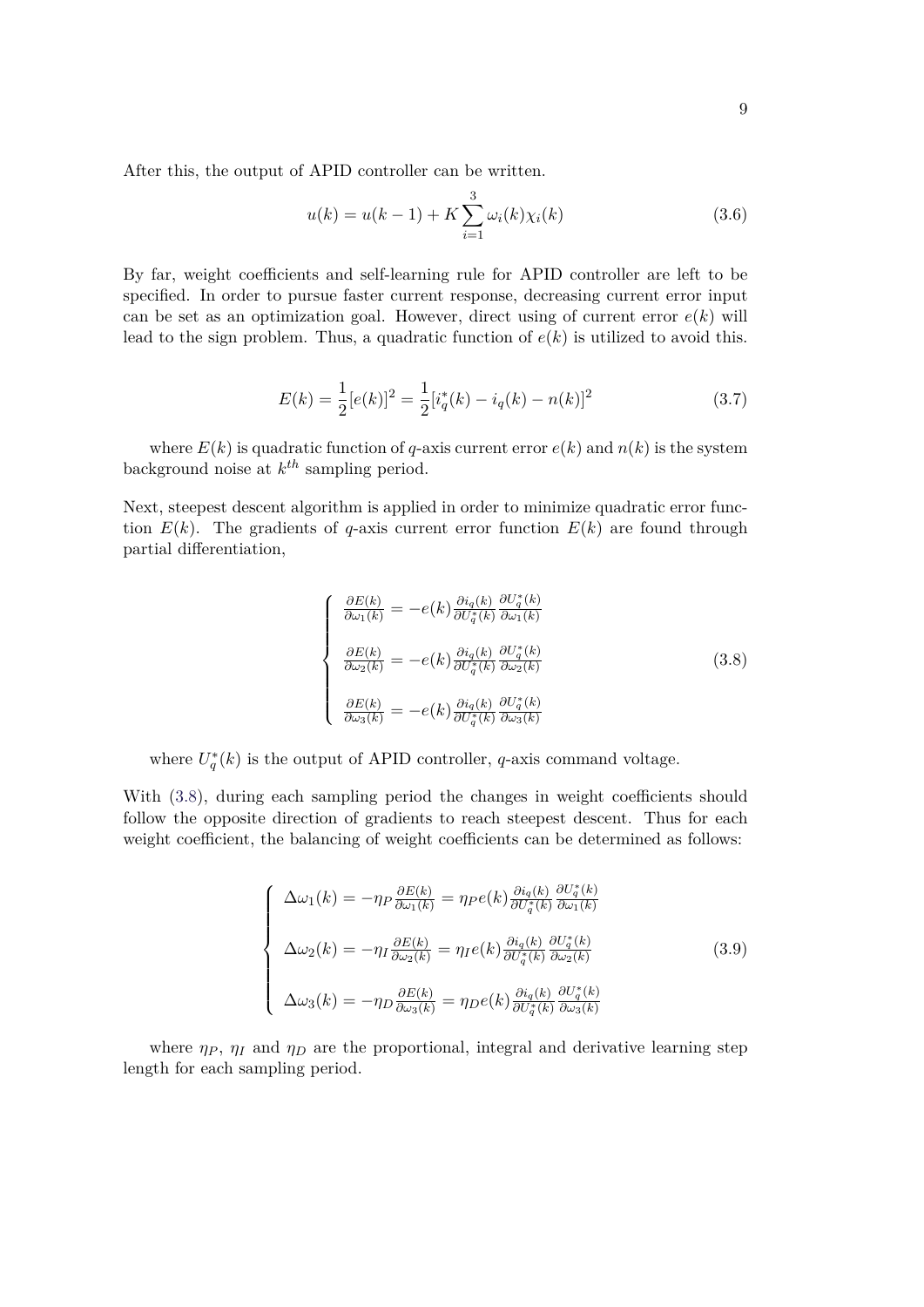$$
\frac{\partial U_q^*(k)}{\partial \omega_i(k)} = K\chi_i(k), \, i = 1, 2, 3
$$

Although the other item  $\frac{\partial i_q(k)}{\partial U_q^*(k)}$  in [\(3.9\)](#page-17-2) could be solved using voltage equation for PMSM, it will lead to voltage command calculation's inaccuracy when machine parameter changes. In order to avoid that, it is substituted with term  $e(k) + \Delta e(k)$ . This substitution is made according to engineering experience when tuning the controller parameter, term  $e(k)$  and  $\Delta e(k)$  should converge to zero fast, which hereby indicates the controller parameter tuning is associated with term  $e(k)$  and  $\Delta e(k)$  [\[12\]](#page-32-3). As for the exact value of term  $\frac{\partial i_q(k)}{\partial U_q^*(k)}$ , it is left for learning step length  $\eta_P$ ,  $\eta_I$  and  $\eta_D$  to compensate. That is, step length  $\eta_P$ ,  $\eta_I$  and  $\eta_D$  here have relationship with machine parameters.

Last but not least, weight coefficients  $\omega_i(k)(i=1,2,3)$  are normalized to make sure the convergence of expressions in [\(3.6\)](#page-17-1) and [\(3.9\)](#page-17-2), as shown below. Otherwise weight coefficients can go easily off boundary within certain number of sampling periods, so does APID controller output.

$$
\begin{cases}\n\bar{\omega}_1(k) = \omega_1(k)/\sum_{i=1}^3 |\omega_i(k)| \\
\bar{\omega}_2(k) = \omega_2(k)/\sum_{i=1}^3 |\omega_i(k)| \quad i = 1, 2, 3 \\
\bar{\omega}_3(k) = \omega_3(k)/\sum_{i=1}^3 |\omega_i(k)|\n\end{cases}
$$
\n(3.10)

To sum up, self-learning rule specified for APID controller can be expressed as followed.

$$
\begin{cases}\n\omega_1(k) = \omega_1(k-1) + \eta_P K \chi_1(k)e(k)[e(k) + \Delta e(k)] \\
\omega_2(k) = \omega_2(k-1) + \eta_I K \chi_2(k)e(k)[e(k) + \Delta e(k)] \\
\omega_3(k) = \omega_3(k-1) + \eta_D K \chi_3(k)e(k)[e(k) + \Delta e(k)]\n\end{cases}
$$
\n(3.11)

And corresponding APID controller output can be rewritten as shown below.

$$
u(k) = u(k-1) + K \sum_{i=1}^{3} \bar{\omega}_i(k) \chi_i(k)
$$
\n(3.12)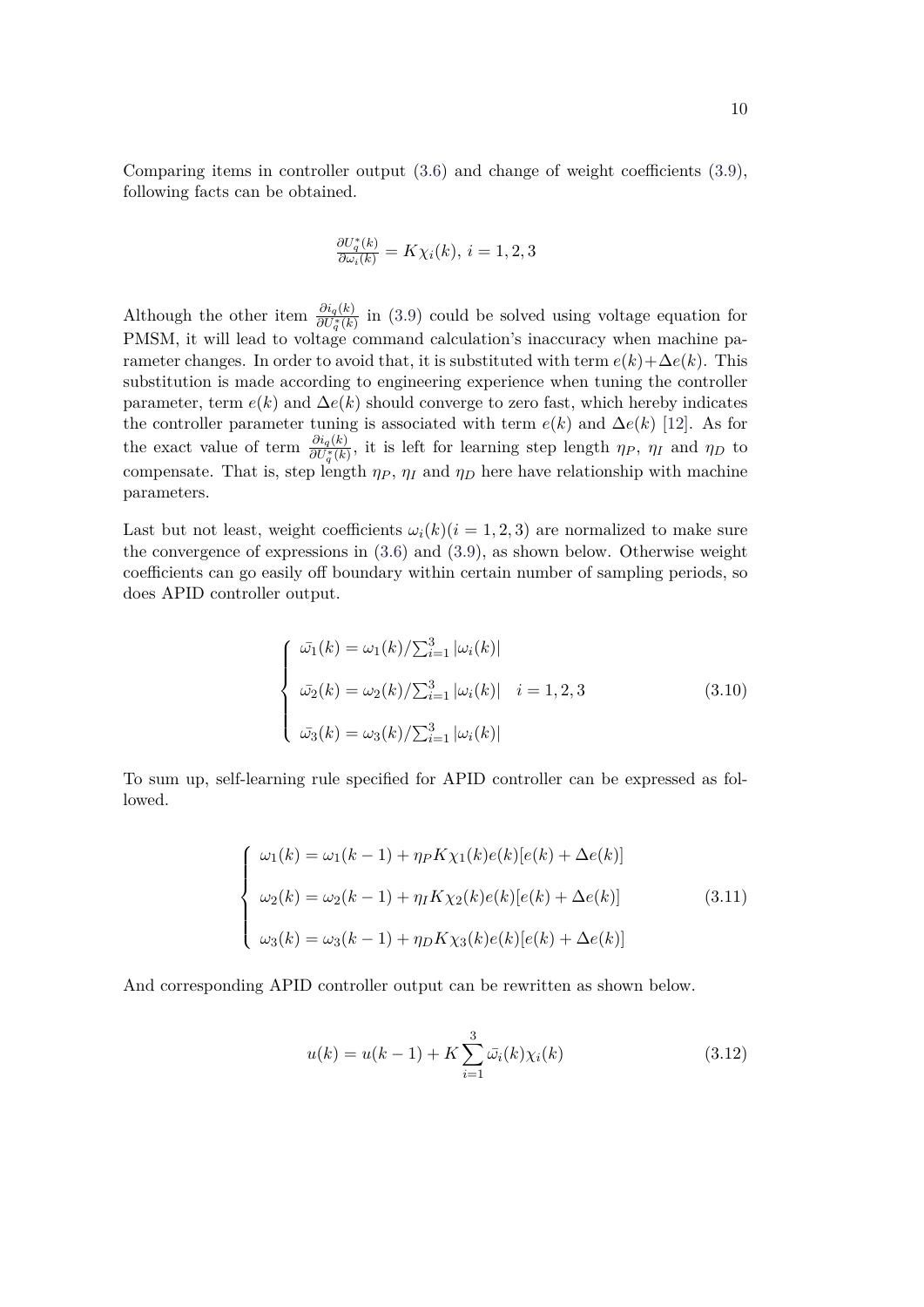With the specified self-learning rule above, APID controller is able to self-update its control parameter online according to the input current error signal during each sampling period until the error is eliminated, which benefits it to have better current transient response compared with a traditional PI controller. However, the complexity in algorithm brings more difficulty in tuning a APID controller, some experience based tuning guidelines will be mentioned at the end of Chapter [4.](#page-20-0)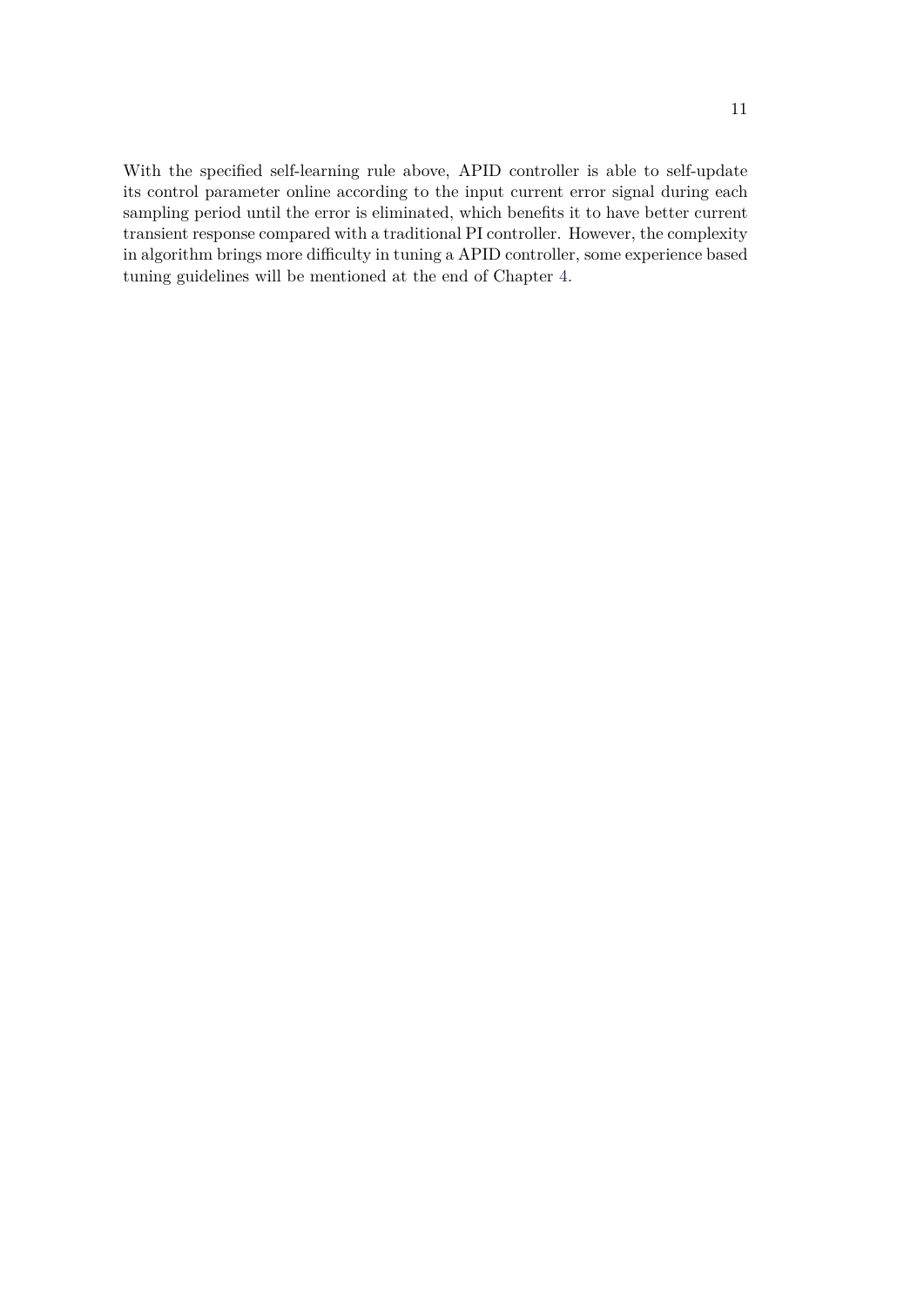# <span id="page-20-0"></span>**Setup Description and Experimental Results**

## <span id="page-20-1"></span>**4.1 Setup Description and Machine Parameters**



**Fig. 4.1:** Experimental setup

Fig. 4.1 above illustrates the block diagram of the experimental setup. It consists mainly of a dSPACE control box, Voltage Source Inverter (VSI), voltage and current sensors, encoder and PMSM coupled with a DC motor.

dSPACE control box communicates with a PC to generate proper command signals to control the whole setup. It receives measurements from voltage/current sensors and encoder, which are very important in order to full fill the control strategy. The encoder here can measure rotor position in real time.

Receiving gate signals from dSPACE, the VSI is then able to generate three phase voltage signals to actuate PMSM. Details for parameters of the used PMSM are listed below in table [4.1.](#page-21-2)

The DC motor is coupled with PMSM. It is used to produce load torque for PMSM in order to test the control performance.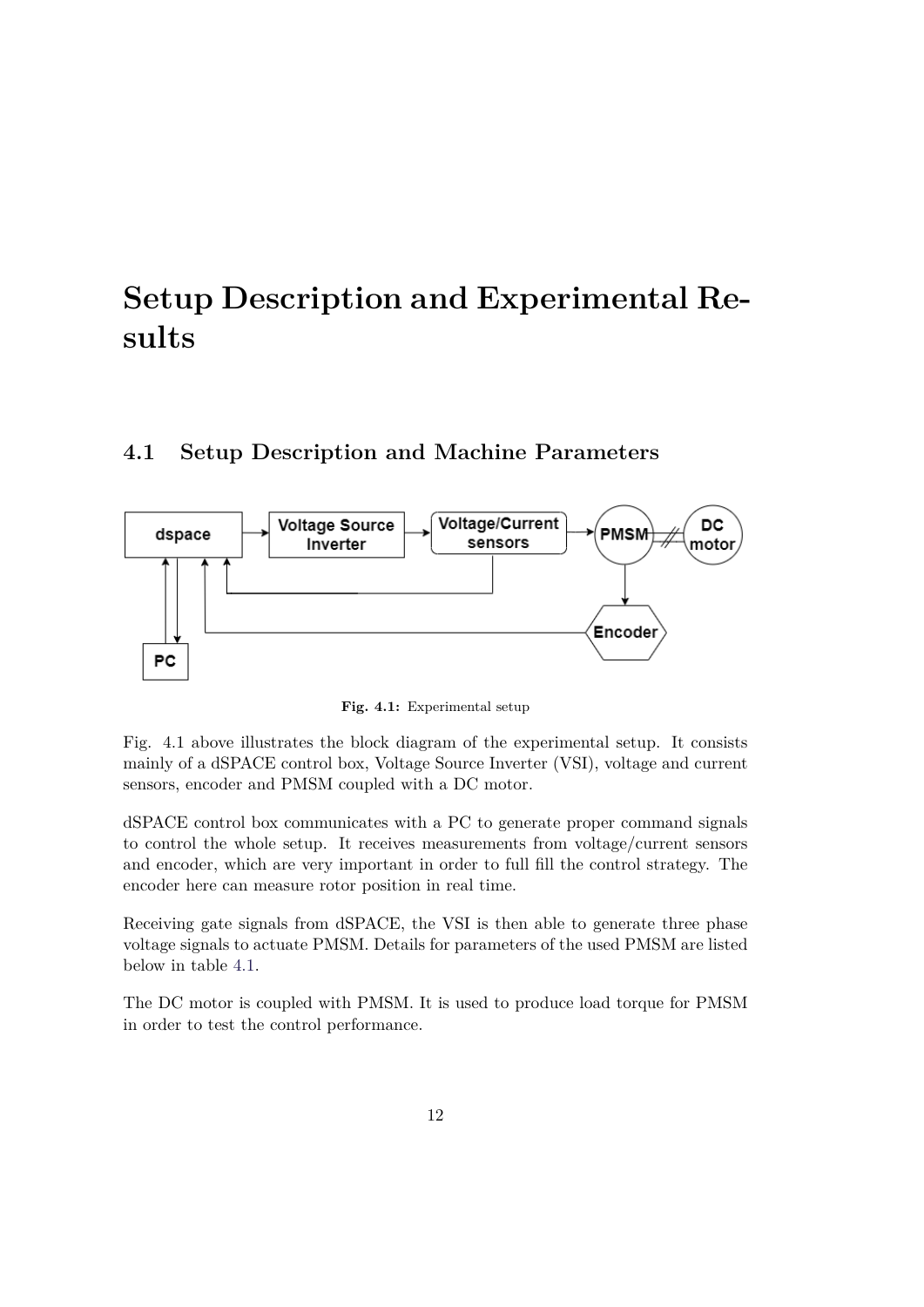| Parameter                     | Symbol      | Value | Units    |
|-------------------------------|-------------|-------|----------|
| Power                         | Ρ           | 400   | W        |
| Maximum phase Voltage         | V           | 380   | V        |
| Rated current (RMS)           | $I_r$       | 2.9   | A        |
| Rated speed                   | $N_r$       | 2850  | rpm      |
| Rated frequency               | $f_r$       | 95    | Hz       |
| Stator resistance             | $R_s$       | 2.3   | Ω        |
| d-axis inductance             | $L_d$       | 6.9   | mH       |
| q-axis inductance             | $L_q$       | 8.6   | mH       |
| Permanent magnet flux linkage | $\lambda_m$ | 0.12  | Wb       |
| Inertia of (PMSM)             | .7          | 1     | $mKgm^2$ |
| No. of pole pairs             | npp         | 2     |          |

<span id="page-21-2"></span>**Table 4.1:** Technical parameters of Permanent Magnet Synchronous Motor

### <span id="page-21-0"></span>**4.2 Experimental Results**

In this section, current response for conventional FOC current loop with PI is tested to show the limitation of response speed. Later on, FOC current loop with proposed adaptive PID controller is also tested on the same experiment setup and further evaluated. It should be noted that for both traditional and self-adaptive FOC current loop, experiments are carried out only for *q*-axis current as it is responsible for torque generation. Comparisons and discussions for the two methods are then made.

#### <span id="page-21-1"></span>**4.2.1 Traditional Current Loop with PI**

In this subsection, traditional FOC current loop with PI is tested for current response, under the circumstances of:

- Different  $K_p$ ,  $K_i$  gain sets, keeping the same ratio between them as discussed in subsection [3.1.2](#page-14-0)
- The gain sets ratio is calculated referring stator resistance *R<sup>s</sup>* and *q*-axis inductance  $L_q$  in table [4.1](#page-21-2) as  $\frac{K_i}{K_p} = \frac{R_s}{L_q}$  $\frac{R_s}{L_q}=267.4$
- Same *q*-axis current reference of a 1*A* step change
- Same rotor speed controlled by the coupled DC motor.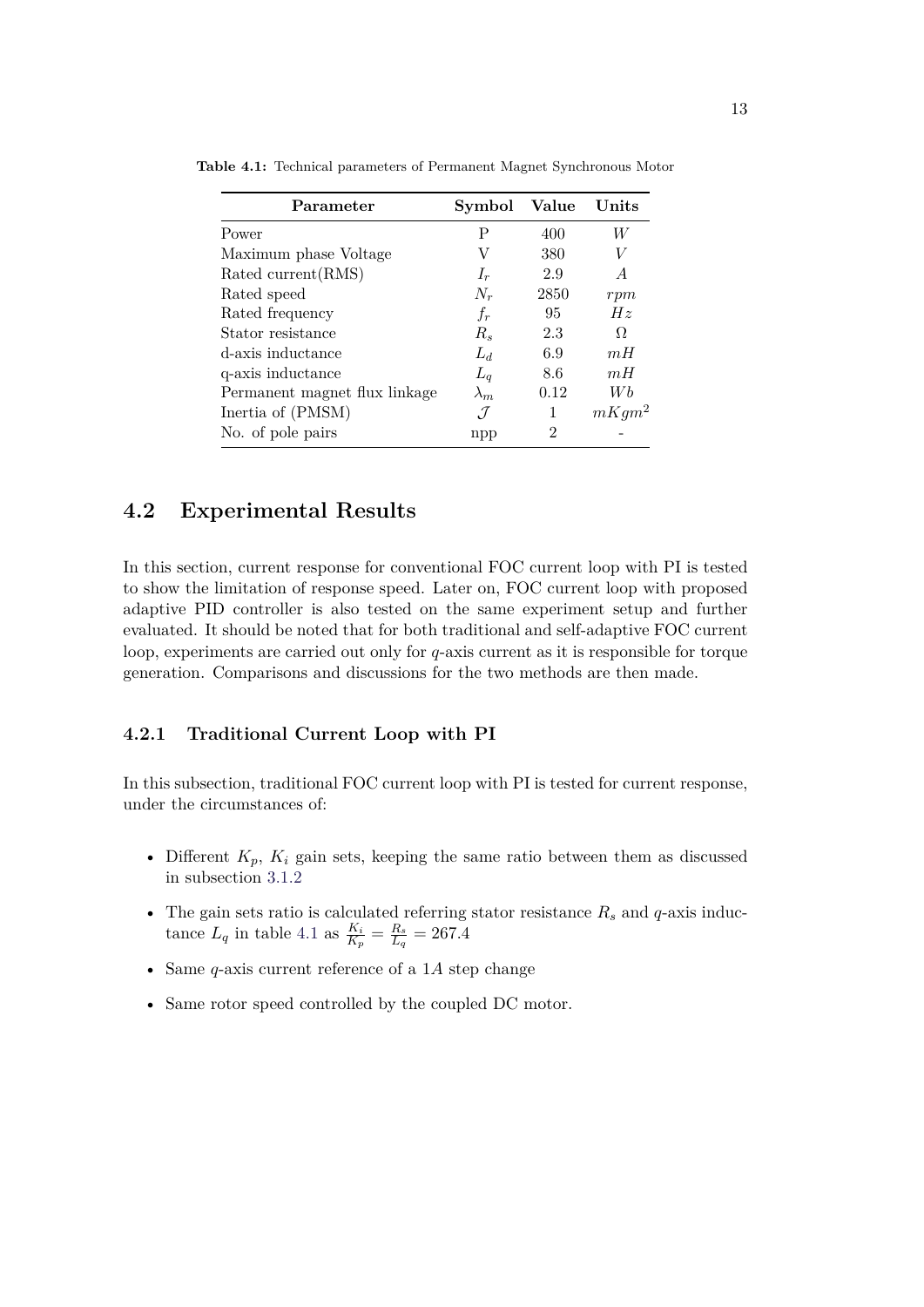#### **Kp = 5, Ki = 1337** *q***-Axis Current Step Response**

Fig[.4.2](#page-22-0) illustrates *q*-axis current 1A step response at 370 rpm. The classic PI gains set is chosen to be  $K_p = 5$  and  $K_i = 1337$  (ratio 267.4). It can be observed from the figure that the rising time is about 0*.*0145*s*, which is around 58 switching periods (4000 switching frequency). After 0*.*025*s* the *q*-axis current reaches steady state, but it takes some time for the system to completely remove steady state error.

<span id="page-22-0"></span>

**Fig. 4.2:**  $Kp = 5$ ,  $Ki = 1337$ , *q*-axis current loop step response of 1A, 370 rpm.

#### $Kp = 10$ ,  $Ki = 2674$  *q***-Axis Current Step Response**

Fig[.4.3](#page-23-0) below shows the *q*-axis current step response of 1A at 370 rpm. The classic PI gains set is chosen to be  $K_p = 10$  and  $K_i = 2674$  (ratio 267.4). By analysing Fig[.4.3,](#page-23-0) the rising time is about 0*.*0073*s*, which is around 29 switching periods (4000 switching frequency). After 0.018*s* the *q*-axis current reaches steady state and the  $I_q$ measurement converges faster to reference compared to Fig[.4.2.](#page-22-0) This set of classic current controller's PI gains is also what has been calculated in section [3.1](#page-13-1) using zero-pole cancellation method.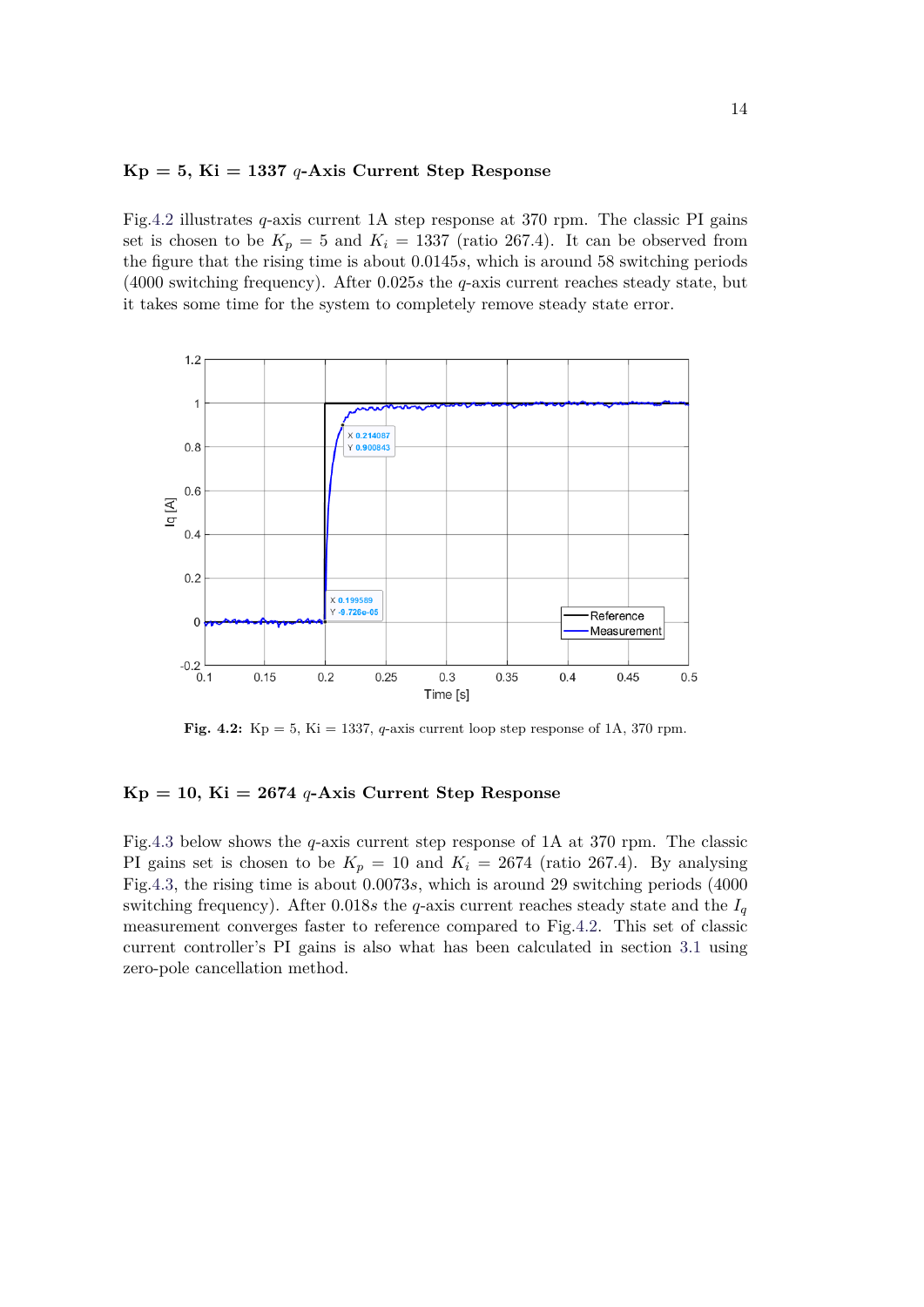#### $Kp = 15$ ,  $Ki = 4011$  *q***-Axis Current Step Response**

Fig[.4.4](#page-24-1) below illustrates the *q*-axis current step response of 1A at 370 rpm. The classic PI gains set is chosen to be  $K_p = 15$  and  $K_i = 4011$  (ratio 267.4). The rising time is found out to be about 0*.*0038*s* and it accounts for 15 switching periods (4000 switching frequency). But there is a tiny current drop during rising (not obvious in figure), which might be not so good. After 0*.*014*s* the *q*-axis current reaches steady state and the  $I_q$  measurement converges even a bit faster to the reference value compared to Fig[.4.3.](#page-23-0)

<span id="page-23-0"></span>

**Fig. 4.3:**  $Kp = 10$ ,  $Ki = 2674$ , *q*-axis current loop step response of 1A, 370 rpm.

#### **Kp = 20, Ki = 5348** *q***-Axis Current Step Response**

The final PI gains are chosen to be  $K_p = 20$  and  $K_i = 5348$ , the results are presented in Fig[.4.5.](#page-24-2) It illustrates the *q*-axis current step response of 1A at 370 rpm. For this gain set, there are undesired oscillations and overshoot in  $I_q$  current measurement. Though it converges to reference value, the system takes more than 0*.*010*s* to reach steady state (more than 40 switching periods). This current response is worse compared with those in last two subsections.

Comparing all 4 current step response results in this section, it could be concluded that for FOC current loop with traditional PI controller, there is a performance limit that the fastest rising time occupies 15 switching periods with a tiny transient defect.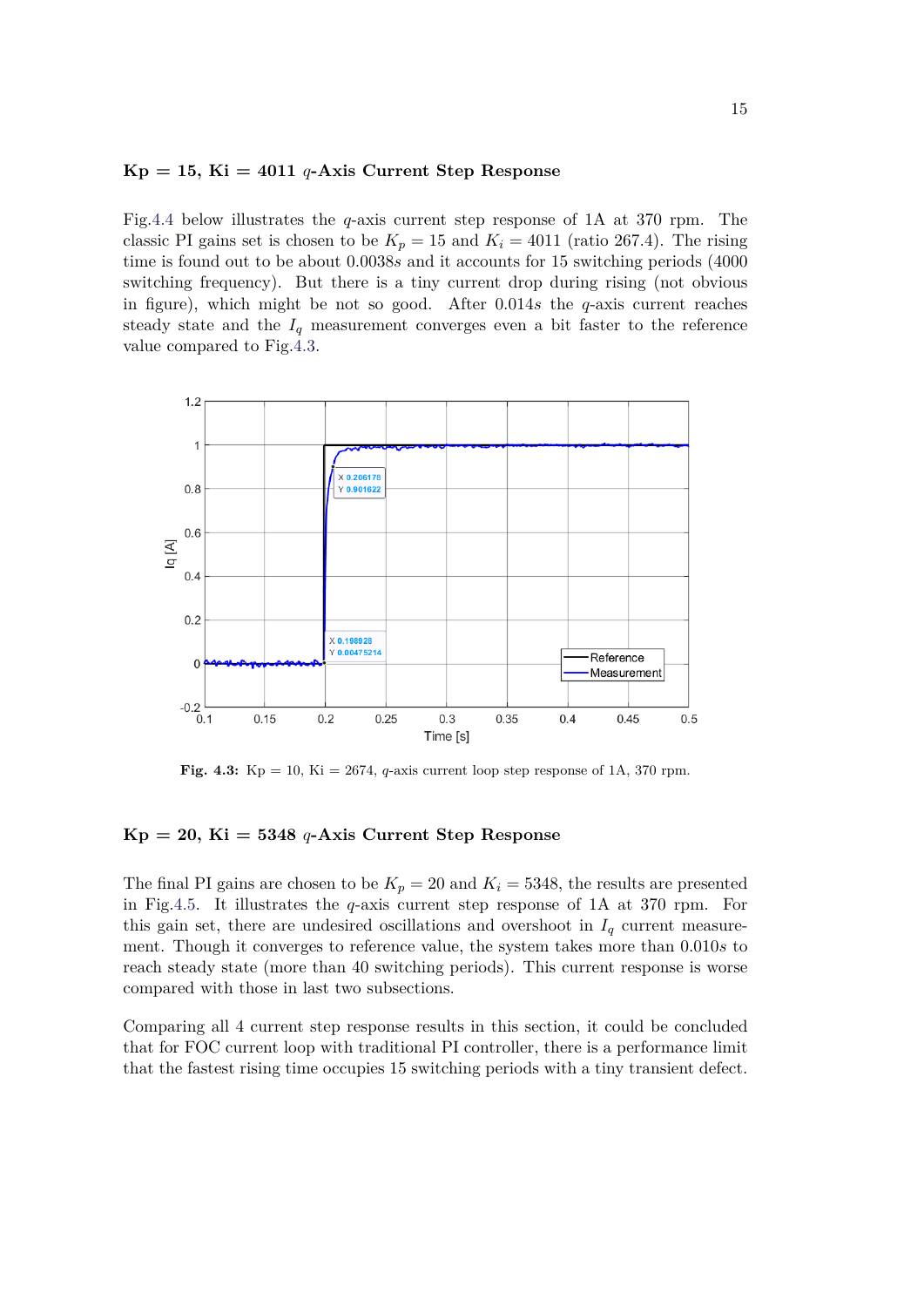<span id="page-24-1"></span>

**Fig. 4.4:** Kp = 15, Ki = 4011, *q*-axis current loop step response of 1A, 370 rpm.

<span id="page-24-2"></span>

<span id="page-24-0"></span>**Fig. 4.5:** Kp = 20, Ki = 5348, *q*-axis current loop step response of 1A, 370 rpm.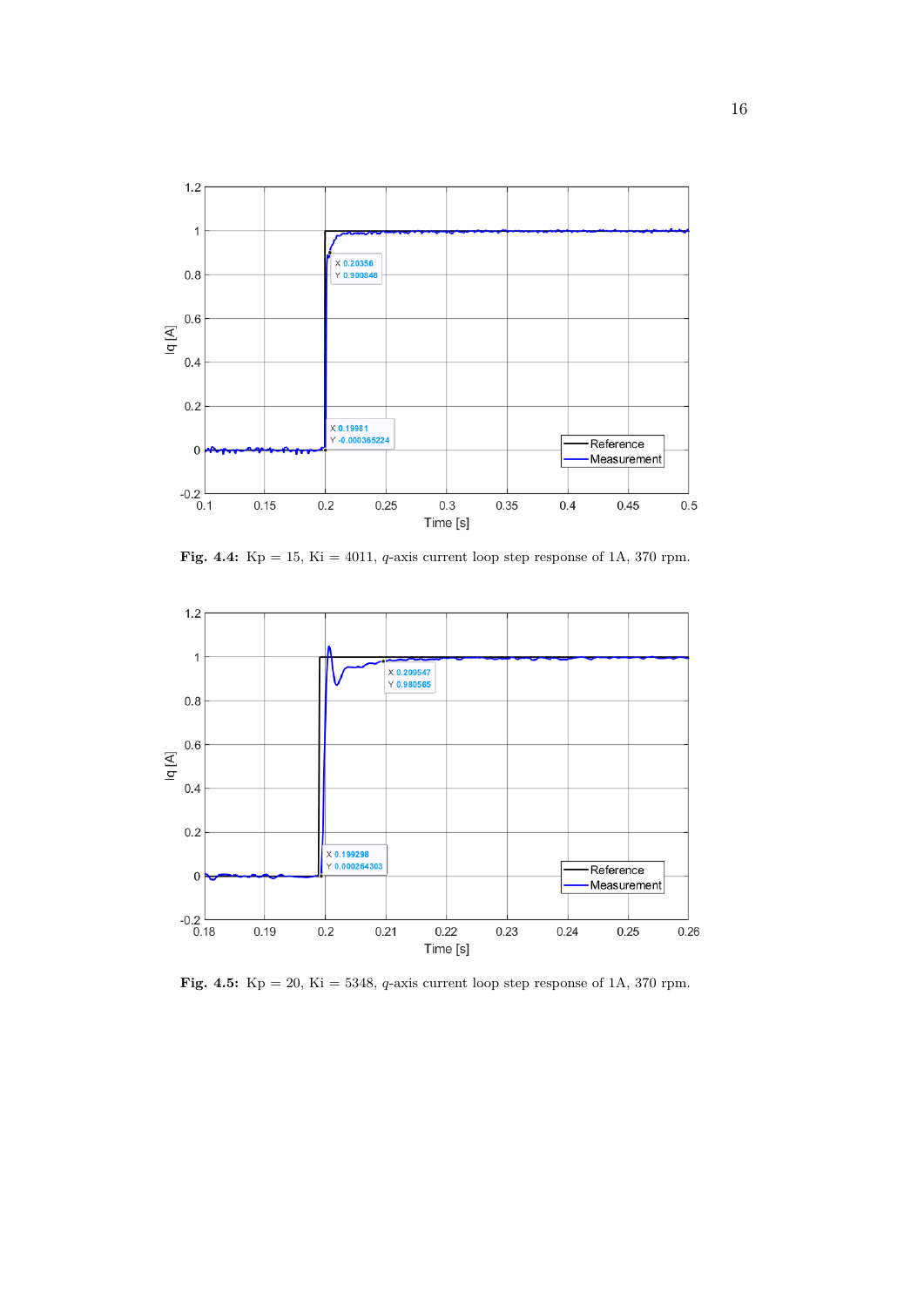### **4.2.2 Current Loop with APID**

In this subsection, FOC current loop with the proposed APID controller is firstly tested for current response, under the same circumstances mentioned above:

- Same test setup
- Same current reference of a 1*A* step change
- Same rotor speed controlled by the coupled DC motor.

Fig[.4.6](#page-25-0) below is *q*-axis current step response of FOC current loop with proposed APID controller. The system rising time could be found to be 0*.*0015*s*, which is only 6 switching periods (4000 switching frequency). And there is no observable steady state error or overshoot, the oscillations in current measurement are also milder compared to those of results with traditional PI controller in last section.

<span id="page-25-0"></span>

**Fig. 4.6:** *q*-axis current loop with APID, step response of 1A, 370 rpm.

Besides the result above, a further set of experiments are carried out to check the performance of FOC current loop with proposed APID controller against machine parameter changes due to different working condition e.g. temperature. In section [3.2,](#page-15-0) analysis reveal that step length  $\eta_P$ ,  $\eta_I$  and  $\eta_D$  could have relationships with machine parameters. Thus, experiments below are designed as: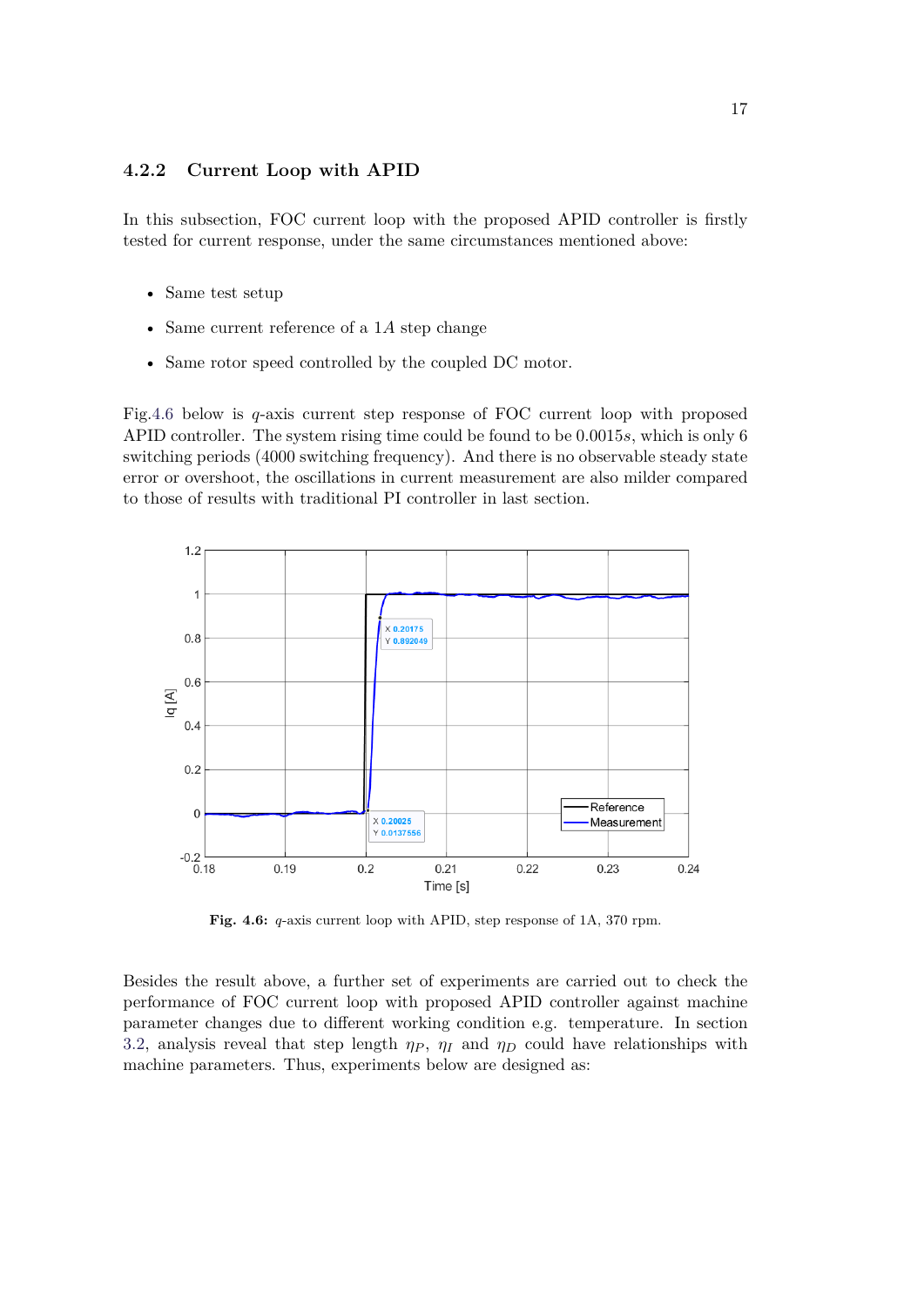- A well tuned APID controller with  $\eta_P = 500$ ,  $\eta_I = 50$  and  $\eta_D = 50$
- Different step length  $\eta_P$ ,  $\eta_I$  and  $\eta_D$  (50, 100, 150 percent of well tuned value)
- Same *q*-axis current reference of a 1*A* step change
- Same rotor speed controlled by the coupled DC motor.

<span id="page-26-0"></span>

**Fig. 4.7:** *q*-axis current step response with APID,  $\eta_P = 250, 500, 750, \text{ at } 130 \text{ rpm}$ .

Fig[.4.7](#page-26-0) illustrates FOC *q*-axis current loop with APID, 1*A* step response for different step length *η<sup>P</sup>* at 130 rpm. It could be found that for all three occasions, system rising times are almost the same (6 switching periods). While for step length  $\eta_P = 750$ , the system takes more time to reach steady state. And there is no significant steady state error for all three occasions.

The second experiment is carried out under different step length  $\eta_I = 25, 50, 75$ , showed in Fig[.4.8.](#page-27-0) It could be seen obviously that for system rising time, all three occasions have very much similar results. However, both current responses with step length  $\eta_I = 25$  and  $\eta_I = 75$  have larger current oscillations in transient (about 25 switching periods). Besides, there are no steady state error for all three occasions.

The last set of experiments is carried out under different step length  $\eta_D = 25, 50, 75$ . The result is shown in Fig[.4.9.](#page-27-1) It could be seen that only  $\eta_D = 25$  lags a bit (around two switching periods) compared with the other two. And for  $\eta_D = 25$ , *q*-axis current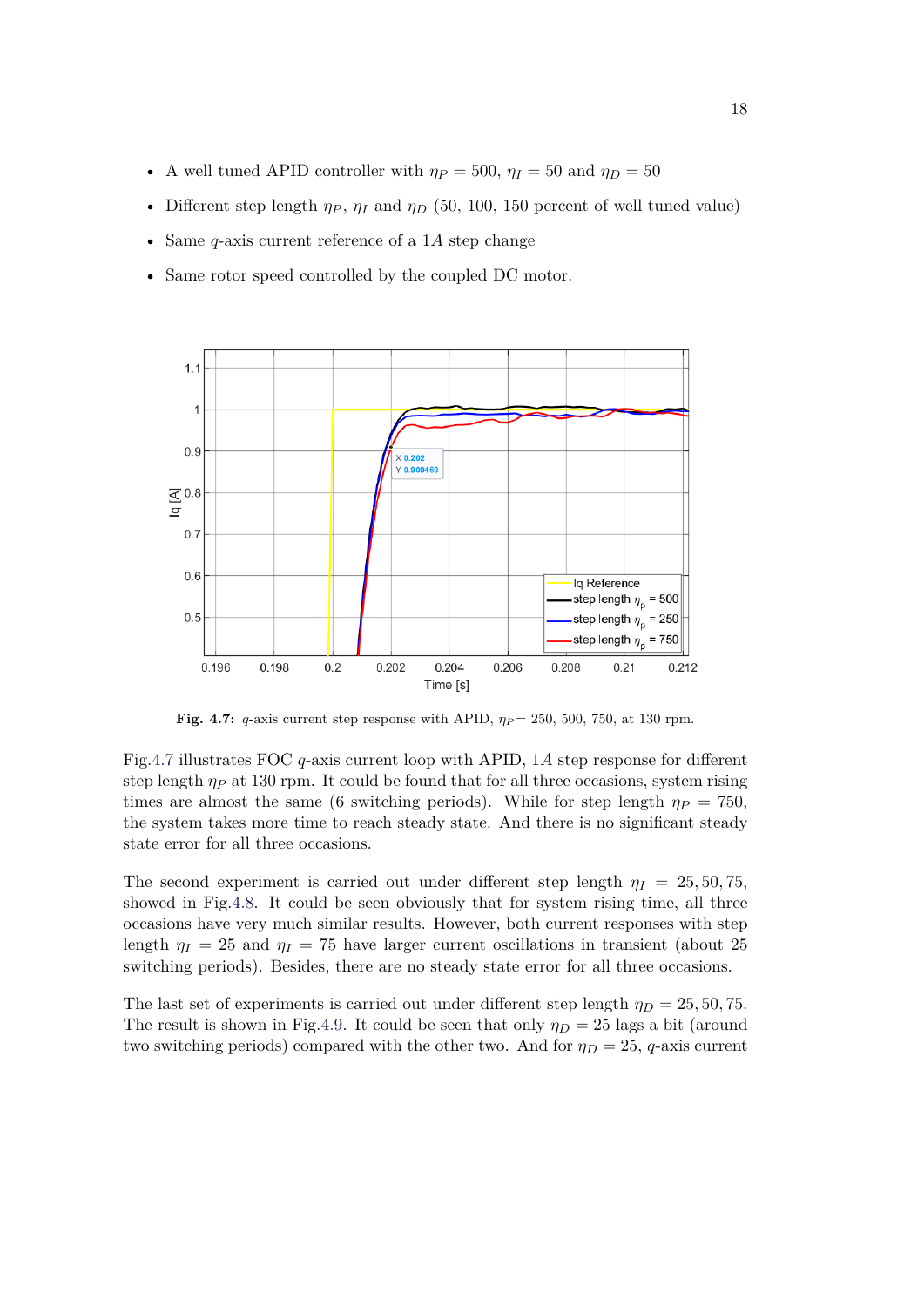<span id="page-27-0"></span>

**Fig. 4.8:** *q*-axis current step response with APID, *ηI*= 25, 50, 75, at 130 rpm.

<span id="page-27-1"></span>

Fig. 4.9: *q*-axis current step response with APID,  $\eta_D = 25$ , 50, 75, at 130 rpm.

takes more time (about 14 switching periods) to reach steady state. In steady state, all of them shows no significant steady state error.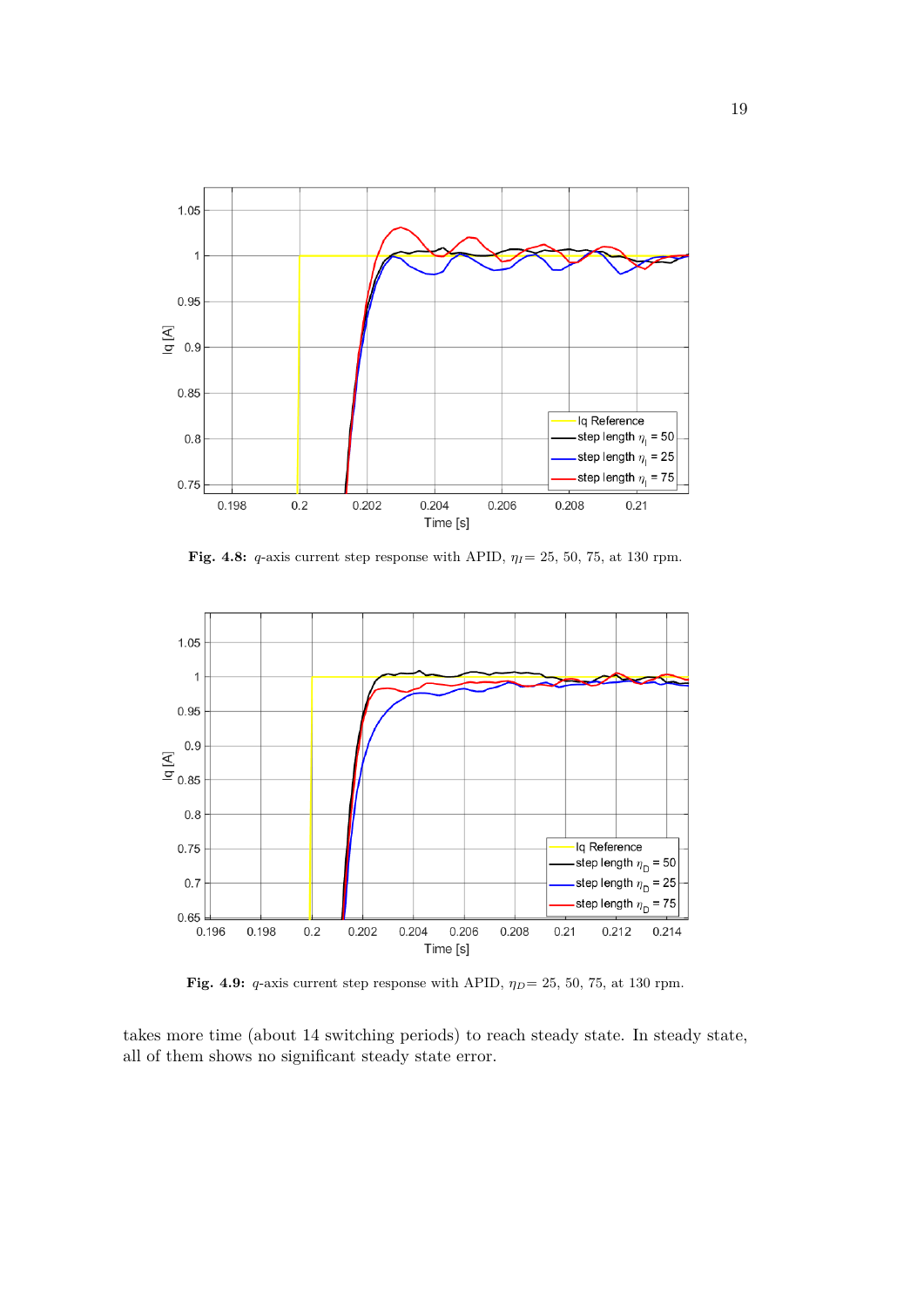With the experiments mentioned above, FOC current loop with proposed APID controller shows good robustness against controller parameter change and faster current step response compared to traditional FOC current loop with PI controller. Besides, some experience-based tuning guidelines could also be given by analysing the results above.

### <span id="page-28-0"></span>**4.2.3 APID Experience-Based Tuning Guidelines**

The proposed APID controller basically has 7 parameters that need to be tuned: gain *K*, weight coefficients  $\omega_1$ ,  $\omega_2$  and  $\omega_3$ , step length  $\eta_P$ ,  $\eta_I$  and  $\eta_D$ . The tuning process could be complicated if trying blindly. In this section, tuning guidelines based on experience gained in this project will be concluded.

Before tuning APID, it should be noted that *d*-axis current loop's APID controller is better taken as a starting point. This is because for FOC based PMSM drive system, if the motor does no have saliency e.g. surface-mounted PMSM,  $L_d = L_q$ , *d*-axis current will not produce torque. In this way, disturbance of back-EMF can be avoided since the motor is not running. If the motor has saliency (e.g. interior PMSM), a classic *q*-axis current loop with PI controller could be adopted to control *q*-axis current to be 0 to achieve the same goal.

When tuning the proposed APID controller, firstly the gain *K* should be selected. Through observations during tuning and experiment process, the gain *K*'s effect to the system response is quite similar to the damping ratio in a second-order system in classica control theory. A bigger gain *K* could lead to faster transient response but bigger oscillations at same time (even makes the system unstable), so it should be chosen properly according to experimental results.

After that, a set of initial weight coefficients  $\omega_1$ ,  $\omega_2$  and  $\omega_3$  need to be selected. Based on the results and tuning experience, they could be selected arbitrarily at first since their effect to system stability is not really huge. When a stable system response is obtained, they could be further tuned to make the system response faster.

Next, step length  $\eta_P$ ,  $\eta_I$  and  $\eta_D$  need to be carefully selected based on the system response. In Fig[.4.8,](#page-27-0) it could be found that different step length  $\eta_I$  may make the system reaching its steady state faster or slower. And it will also contributes to the oscillations in current response. This undesired effect could be compensated within limits by changing *ηD*.

Last but not least, the above steps should be repeatedly carried out to see if a more desirable controller performance could be achieved.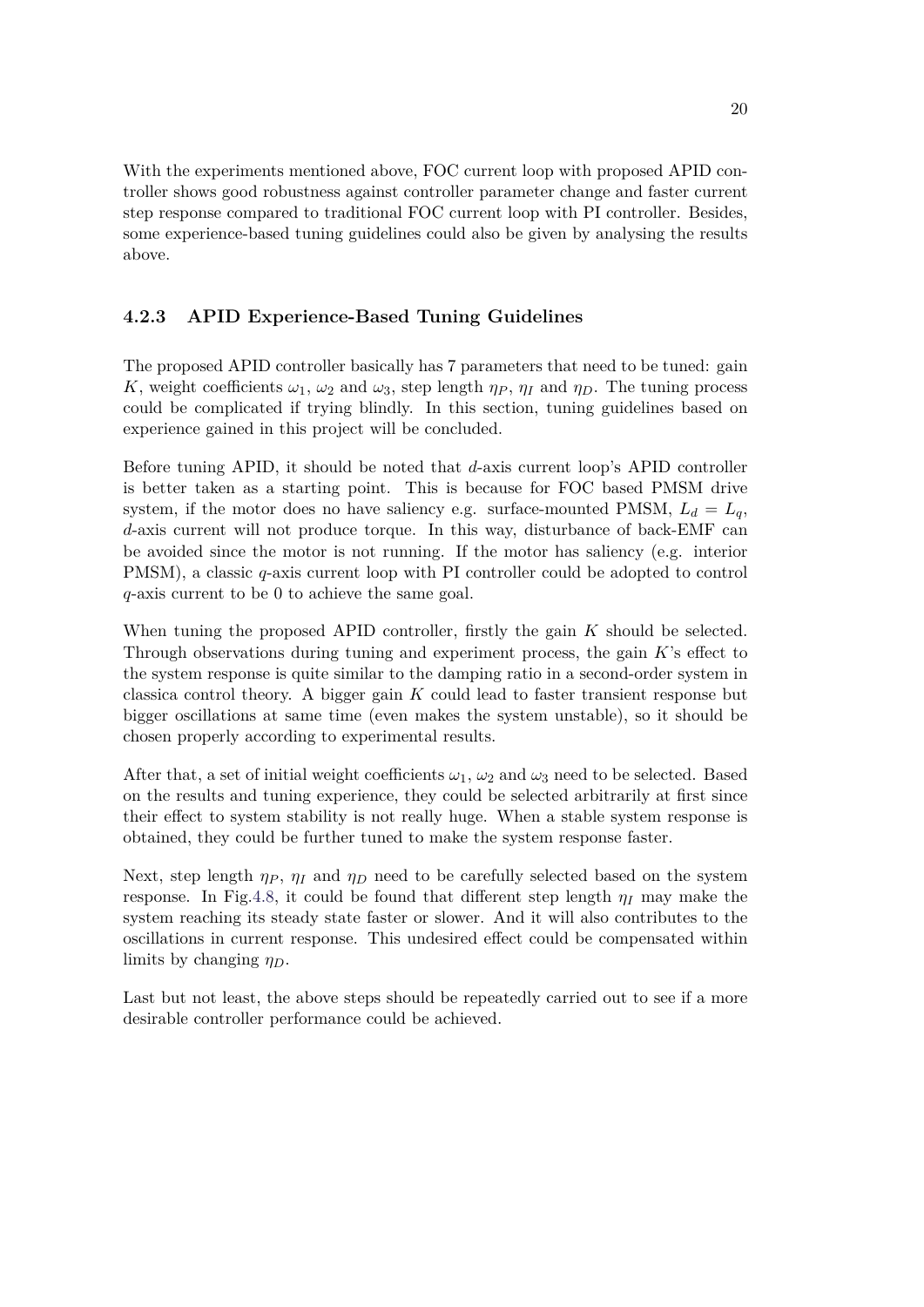# <span id="page-29-0"></span>**Conclusion**

The major objectives of this project described in section [1.2.1](#page-10-0) are achieved with the help of literature study and research analysis. A FOC current loop with proposed APID controller is implemented and validated through different experiments, and decent current tracking performance is evident from the experimental results presented in chapter [4.](#page-20-0)

In order to obtain a general understanding of the problem stated in section [1.2,](#page-9-2) a literature study is conducted to gain background knowledge of model predictive current control and existed self-updating PI controller in aspects of both advantages and shortcomings. Some knowledge from previous semesters is also utilized in this project, such as PMSM machine model, classic PI controller design for FOC based current loop etc.

Based on the knowledge from former semester project, a traditional FOC current loop with PI controller is analysed and designed. Besides that, a proper standard tuning method is described and utilized.

With the literature study made, a self-adaptive PID controller is then analyzed, designed and implemented. Following the project objectives, it is designed to be able to self-adapt online to perform a faster current response regardless machine parameter change.

Based on the efforts mentioned above, classic FOC current loop with traditional PI controller is tested with different  $K_p, K_i$  gains on the experimental setup, and limitations in current response are clear. The FOC current loop with implemented APID controller is also authentically validated with different controller parameters in order to simulate situation of machine parameter change.

The experiment results prove that the designed APID controller benefits FOC current loop with faster current response and good robustness against parameter variation. Furthermore, in order to make results of this project reproducible, a tuning guideline based on observations during both tuning and experiment process is elaborated.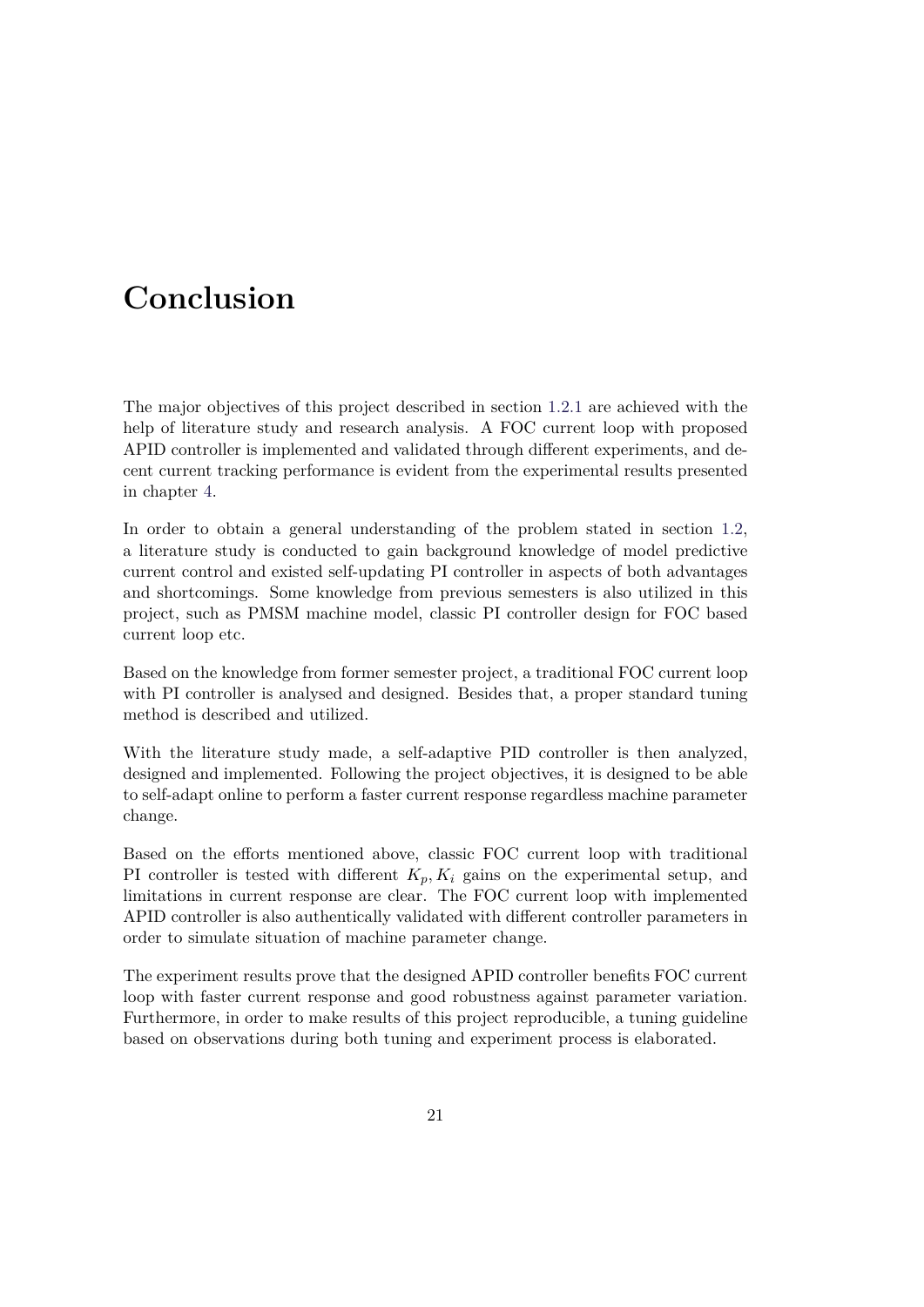# <span id="page-30-0"></span>**Future Work**

In this chapter, a variety of beneficial or interesting future work related to problem found during this project is described.

As formerly described in section [1.2.2,](#page-10-1) a speed loop could be designed with APID and then added to designed current loop to check the system performance whether similar improvements could be made. Besides, system delay could also be taken into consideration, since it is normally the defect when realizing model based predictive current control.

Next, APID controller analysis in section [3.2](#page-15-0) uses  $(e + \Delta e)$  to replace item  $\frac{\partial i_q(k)}{\partial U_q^*(k)}$ which is based on engineering experience [\[12\]](#page-32-3). However, for PMSM drive system, it is also possible to directly calculate  $\frac{\partial i_q(k)}{\partial U_q^*(k)}$  through stator voltage equation. It could be interesting to see the difference of these two methods and gain deeper understanding of APID controller.

Besides, in section [3.2,](#page-15-0) it is analyzed that three parameters (step length  $\eta_P$ ,  $\eta_I$  and  $\eta_D$  are in relation with machine parameters. It would be beneficial if a more exact relation can be defined (e.g. numerical calculations). In this way, when conducting experiments with machine parameter change, a more obvious condition can be made like how much the machine parameter (stator resistance  $R_s$ ,  $dq$ -axis inductance  $L_d$ , *Lq*, etc) is varying other than condition made like 50, 100, 150 percent of well-tuned parameter in experimental results chapter.

Further, the effect of initial values for three weight coefficients could be investigated. There is possibly a method to find the recommended value, which can make the tuning guidelines mentioned in above chapter a more elaborated one.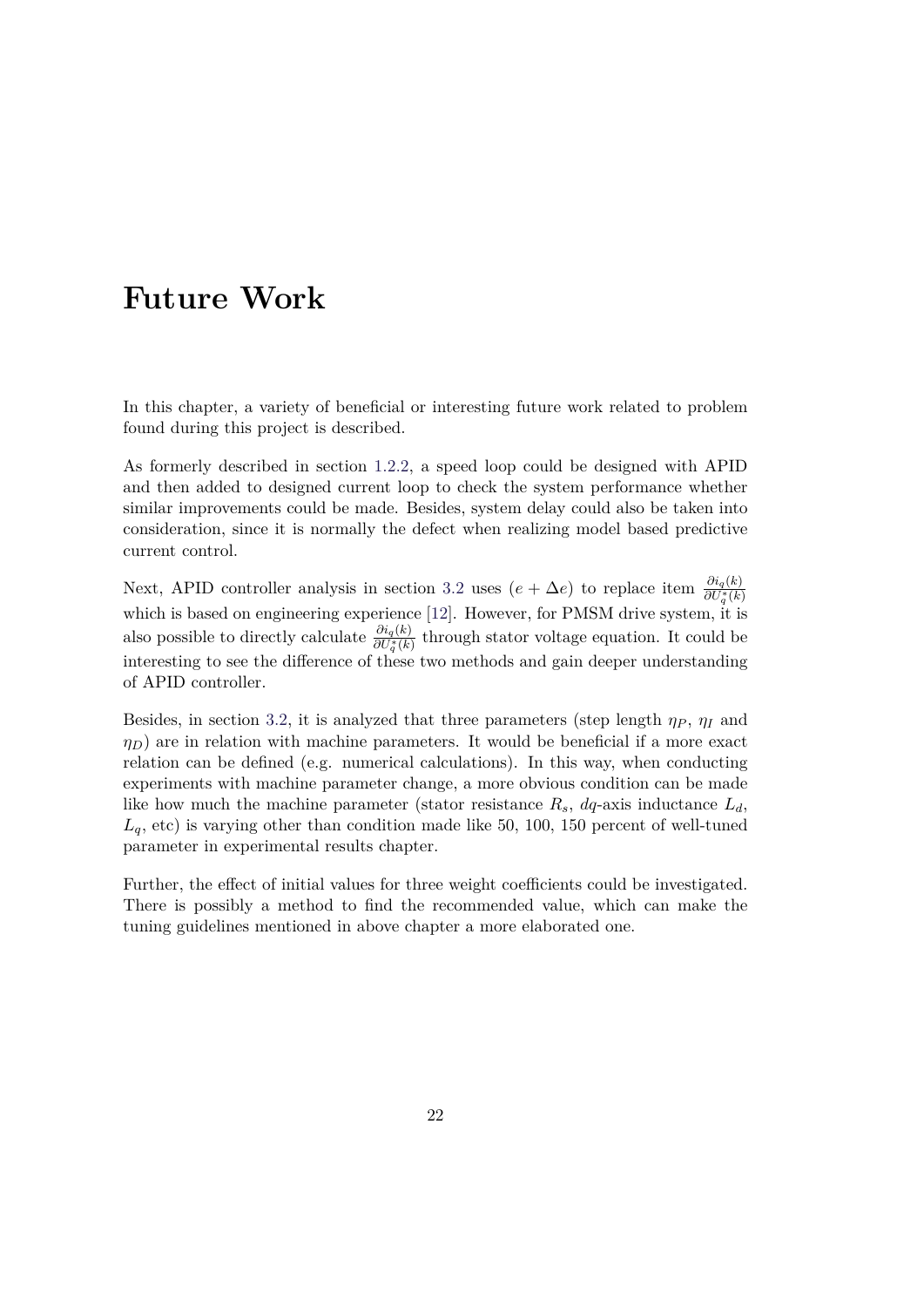# **Bibliography**

- <span id="page-31-0"></span>[1] M. J. Melfi, S. Evon, and R. McElveen, "Permanent magnet motors for power density and energy savings in industrial applications," in *Conference Record of 2008 54th Annual Pulp and Paper Industry Technical Conference*, 2008, pp. 218– 225. doi: [10.1109/PAPCON.2008.4585822](https://doi.org/10.1109/PAPCON.2008.4585822).
- <span id="page-31-1"></span>[2] T. Sawa and T. Kume, "Motor drive technology - history and visions for the future," in *2004 IEEE 35th Annual Power Electronics Specialists Conference (IEEE Cat. No.04CH37551)*, vol. 1, 2004, 2-9 Vol.1. DOI: 10.1109/PESC. [2004.1355703](https://doi.org/10.1109/PESC.2004.1355703).
- <span id="page-31-2"></span>[3] F. Morel, X. Lin-Shi, J.-M. Retif, B. Allard, and C. Buttay, "A comparative study of predictive current control schemes for a permanent-magnet synchronous machine drive," *IEEE Transactions on Industrial Electronics*, vol. 56, no. 7, pp. 2715–2728, 2009. doi: [10.1109/TIE.2009.2018429](https://doi.org/10.1109/TIE.2009.2018429).
- <span id="page-31-3"></span>[4] J. Rodriguez, J. Pontt, C. Silva, P. Cortes, U. Amman, and S. Rees, "Predictive current control of a voltage source inverter," in *2004 IEEE 35th Annual Power Electronics Specialists Conference (IEEE Cat. No.04CH37551)*, vol. 3, 2004, 2192–2196 Vol.3. doi: [10.1109/PESC.2004.1355460](https://doi.org/10.1109/PESC.2004.1355460).
- <span id="page-31-4"></span>[5] P. Cortes and J. Rodriguez, "Three-phase inverter with output lc filter using predictive control for ups applications," in *2007 European Conference on Power Electronics and Applications*, 2007, pp. 1–7. doi: [10.1109/EPE.2007.4417385](https://doi.org/10.1109/EPE.2007.4417385).
- <span id="page-31-5"></span>[6] P. Krause, O. Wasynczuk, S. D. Sudhoff, and S. Pekarek, *Analysis of Electric Machinery and Drive Systems*. IEEE Press, 2013.
- <span id="page-31-6"></span>[7] H.-T. Moon, H.-S. Kim, and M.-J. Youn, "A discrete-time predictive current control for pmsm," *IEEE Transactions on Power Electronics*, vol. 18, no. 1, pp. 464-472, 2003. doi: [10.1109/TPEL.2002.807131](https://doi.org/10.1109/TPEL.2002.807131).
- <span id="page-31-7"></span>[8] X. Liu, T. Huang, X. Tang, and H. Xin, "Design of self-adaptive pid controller based on least square method," in *2009 Third International Conference on Genetic and Evolutionary Computing*, 2009, pp. 527–529. DOI: [10.1109/WGEC.](https://doi.org/10.1109/WGEC.2009.65) [2009.65](https://doi.org/10.1109/WGEC.2009.65).